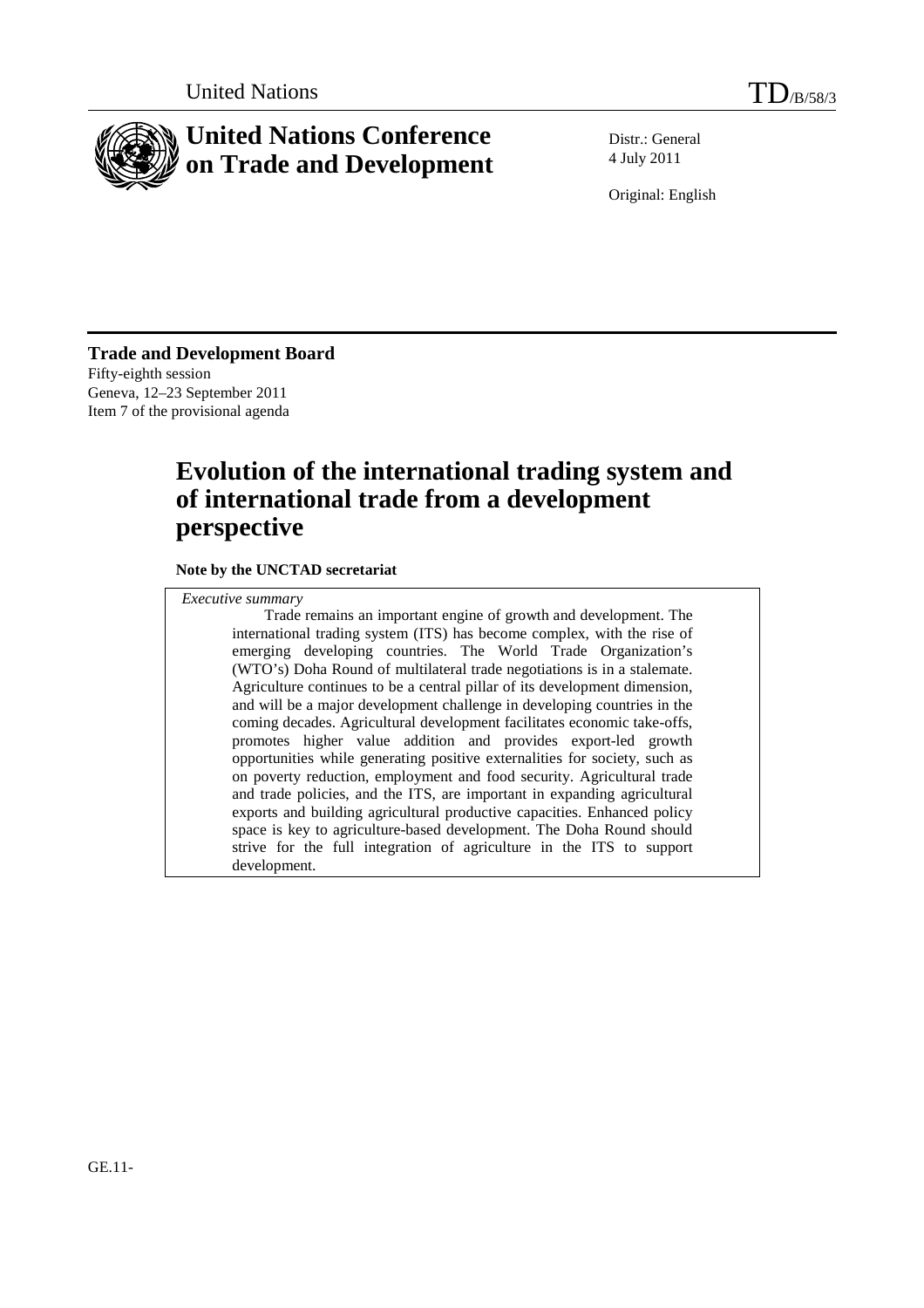# **Introduction**

1. International trade remains an engine of growth and development, and the enabling ITS is an essential instrument for realizing such potential. The multilateral trading system (MTS) faces the biggest challenge in its history. The objective of concluding the Doha Round by the end of 2011 is unlikely to be met, and WTO members now aim at a package of limited issues by December, particularly for the least developed countries (LDCs). Agriculture, a major source of income and jobs, particularly for LDCs, has been at the heart of its development dimension. While the Round provides an opportunity to set the rules of a new paradigm for the next decades, uncertainty prevails over its prospect.

2. Agriculture is no less important today than it was in 2001. Recurrent food crises and food security concerns, volatility and unpredictability, and new factors – such as demographic change, evolving nutritional patterns and consumer preferences, new technologies and developing countries' access, trends towards higher commodity prices, energy security concern, scarcer land and water, and climate change – are all calling for new policy responses. In a search for a post-crisis development path, many countries have refocused attention to agriculture as a cornerstone of their strategies for growth, food security, poverty alleviation and employment creation. They do so by combining, variously, agricultural sector development with industrialization-cum-export-led growth models. Trade plays an important role in such strategies, and the ITS can make a substantial contribution if adequately designed and managed. This note revisits agriculture and examines agricultural trade and development in the context of the ITS.

# **I. Developments in international trade and the ITS**

# **A. Economic recovery**

3. After a fragile and uneven recovery in 2010, growth of the world economy is headed towards deceleration this year. The world economy grew 3.9 per cent in 2010 after a contraction of 2.1 per cent in 2009, and is estimated to decelerate this year to 3.3 per cent. Developing countries continued to fuel the global recovery in 2010 with their collective growth reaching 7.4 per cent, three times faster than that of developed countries (2.5 per cent).<sup>1</sup> Growth in all developing regions outpaced world growth, and ranged from 4.4 per cent in Africa to 8.7 per cent in East and South Asia. Persistently high unemployment, rising and volatile commodity prices, ongoing fiscal consolidation and sovereign debt crises, particularly in Europe, decelerating growth and rising inflationary pressures, continue to challenge the sustainability of recovery.

4. Dynamic resurgence in world trade in 2010 contributed to the global output recovery. The value of world merchandise exports expanded by 22 per cent in 2010, the largest yearly expansion ever recorded. With the deceleration of output growth, it is expected to recede this year. In the first quarter of 2011, the volume of world merchandise exports grew 9 per cent from a year earlier, bringing the world export volume to 3 per cent above the pre-crisis level (figure 1). The upturn in exports is notable particularly for developing economies, with all developing regions estimated to have already surpassed their pre-crisis levels. The surge in exports in Asia suggests a robust import demand spread

<sup>&</sup>lt;sup>1</sup> United Nations. *World Economic Situation and Prospects*. Update as of mid-2011.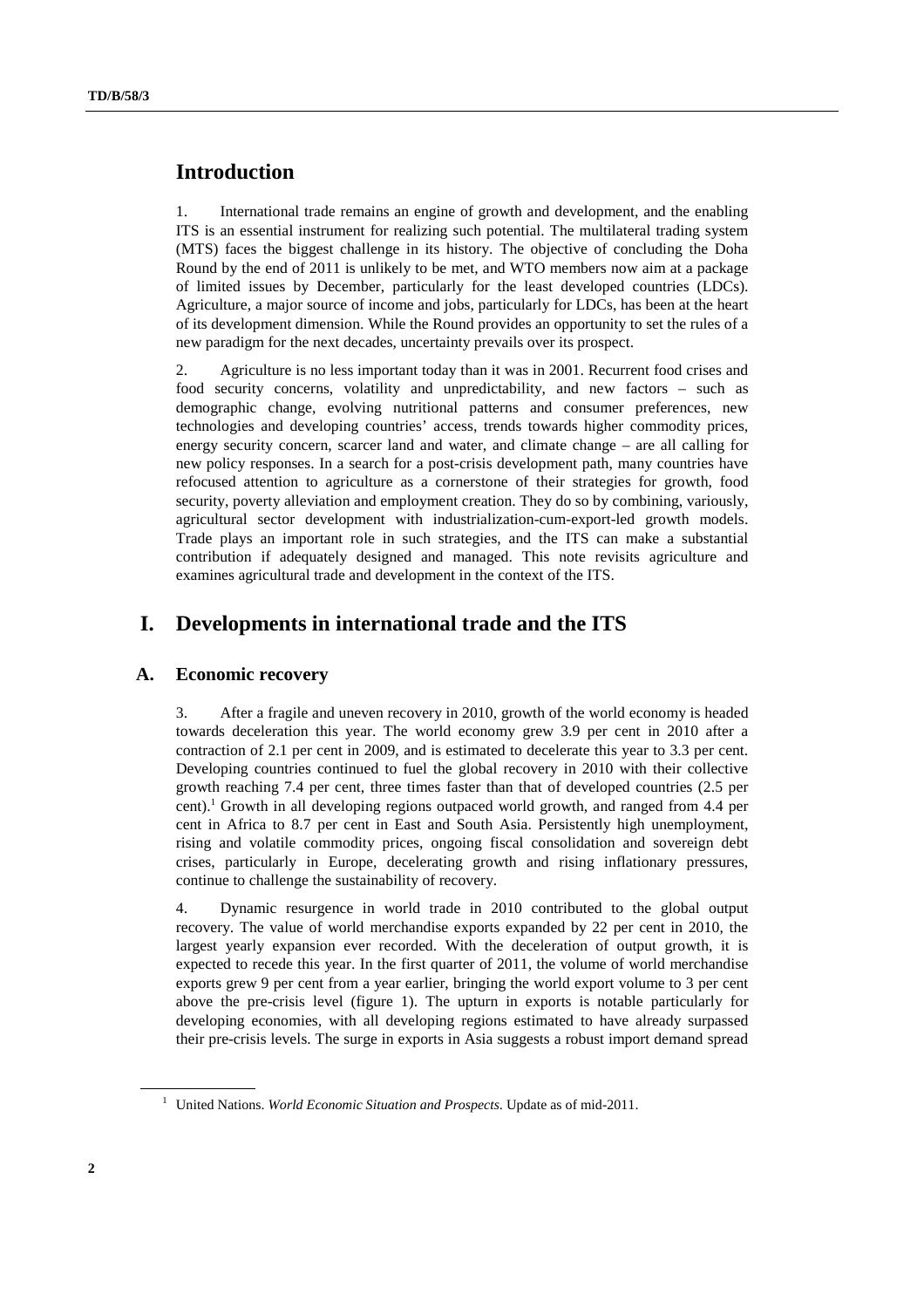to many countries in the region through production networks. Upturns in commodity prices since late 2010 have helped commodity exporters.

5. Vibrant import demand of developing countries sustained trade recovery, which supported rapid expansion of South–South trade over the past decade, which now represents over half of total developing countries' exports (54 per cent). In 2010, 56 per cent of annual growth in world merchandise imports was attributable to developing and transition economies (figure 2). Organization for Economic Cooperation and Development (OECD) import data confirms a contrasting sluggish recovery of import demand in developed countries. Agricultural imports (food, beverages and tobacco) showed the smallest volatility. Large volume exports in machinery and chemical products largely determined the overall trade trajectory.

Figure 1



**Indices of merchandise export volume (2008 Q3=100)**

*Source:* UNCTADstat.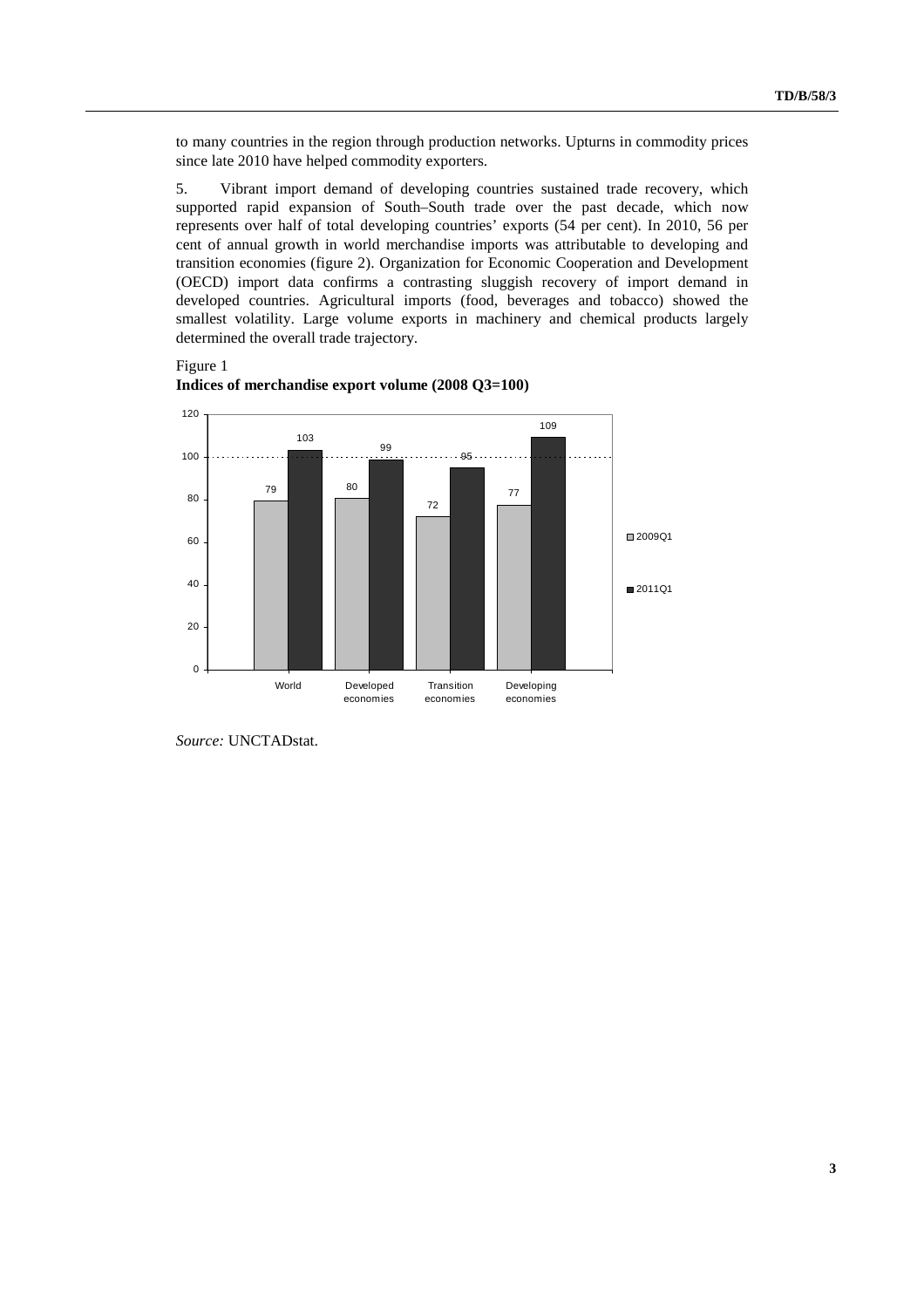## Figure 2 **Distribution of sources of 2010 world merchandise import growth**



## *Source:* UNCTADstat.

6. By May 2011, many commodity prices, particularly wheat and maize, surpassed their pre-crisis peaks, raising food security concerns (figure 3). Negative supply shocks contributed to a 2.7 per cent decline in global grain production for 2010–11. Modest improvement in supply conditions is expected and upside risks in food prices still persist in 2011. Recent high oil prices, accelerated by instabilities in some oil exporters, have raised costs of production, such as for energy, transportation and agriculture. Higher prices provide for net commodity exporters terms of trade gains, while increasing import bills for net importers. Since most poor are net-buyer of food, higher prices will aggravate poverty. The current price levels are expected to push another 64 million people into poverty in Asia alone.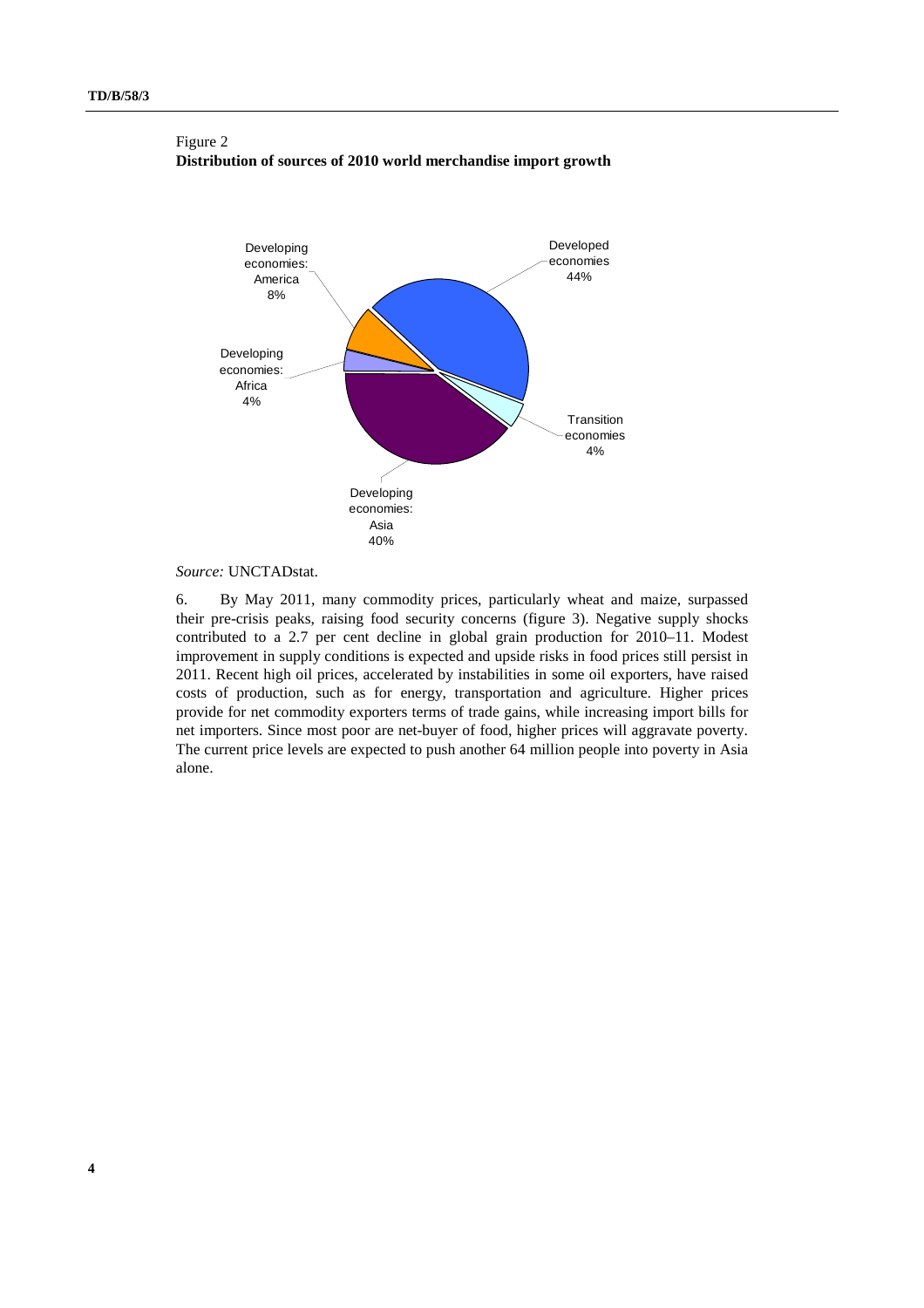



### *Source:* UNCTADstat.

7. Services are a major source of growth and job creation. Modern exportable business services exhibit strong economy of scale and externalities, and require highly skilled labour, thus providing a realistic opportunity for structural transformation, including for countries without comparative advantage in agriculture or manufacturing. In 2010, world commercial services exports expanded 8.3 per cent, and their value was still 5 per cent below the 2008 level. Export performance varied significantly across sectors. Technologyrelated communications and computer and information sectors outperformed others by growing 7.9 per cent and 6.7 per cent, respectively. Other sectors (construction, travel, transport, financial sectors) directly hit by the crisis registered a larger export contraction during the crisis (figure 4).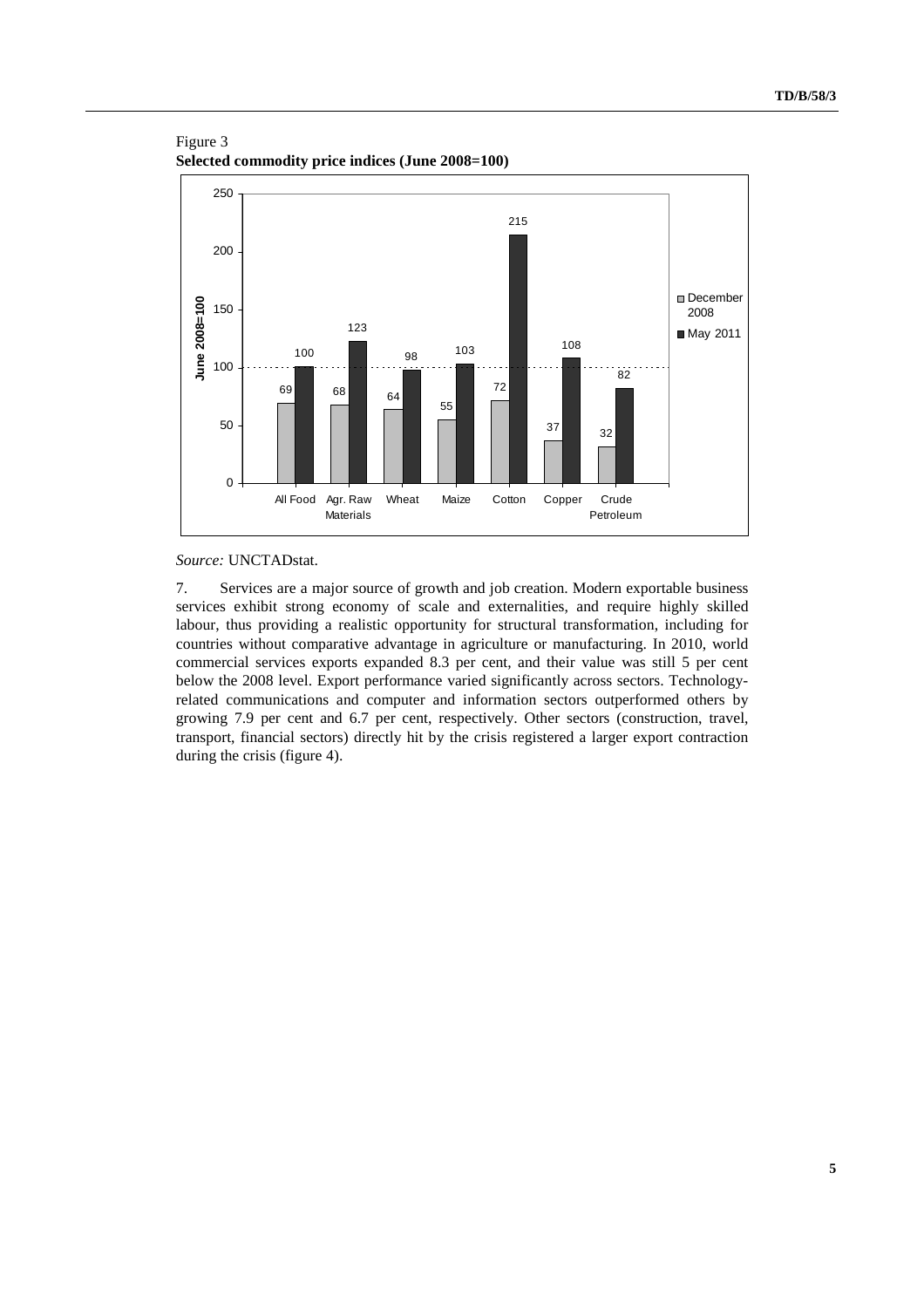

Figure 4 **Indices of services exports by sector (2008Q3=100)**

*Source:* UNCTAD, based on IMF.

8. In 2011, some developing countries' currencies (e.g. Brazil, South Africa and Indonesia) continue to appreciate in real terms. Recent currency misalignment, including an appreciation of national currencies in many developing countries, has adversely affected their trade competitiveness. There is concern that currency depreciation has the effect of export subsidies. Increased capital inflows have prompted several countries to resort to capital controls, which are increasingly seen as a legitimate policy instrument.

 9. Persistent and pervasive unemployment – totalling 205 million in 2010 worldwide – will continue to limit domestic demand growth prospects. The unemployment rate reached 8.3 per cent for developed countries in 2010. Buoyant economic recovery has kept unemployment relatively low in developing countries, although several suffered from pervasive unemployment and increasing informal economy (60 per cent for their economy). In 2010, unemployment in developing countries fell to its pre-crisis level of 5.9 per cent, $2$ as countries in Asia and some in Latin America were particularly successful in creating jobs.<sup>3</sup> Agricultural employment contributed significantly to job creation in sub-Saharan Africa (2.7 per cent) and South Asia (2.2 per cent). Active labour market policies helped containing job losses and policies facilitating labour market adjustment are becoming more important.

# **B. Developments in the ITS**

10. The ITS has become multi-polar, multi-speed and more fragmented. Economic opportunities are increasingly shifting to developing countries, which affect multilateral,

<sup>&</sup>lt;sup>2</sup> IMF. *World Economic Outlook*, April 2011.

<sup>&</sup>lt;sup>3</sup> ILO. *Global Employment Trends*, 2011.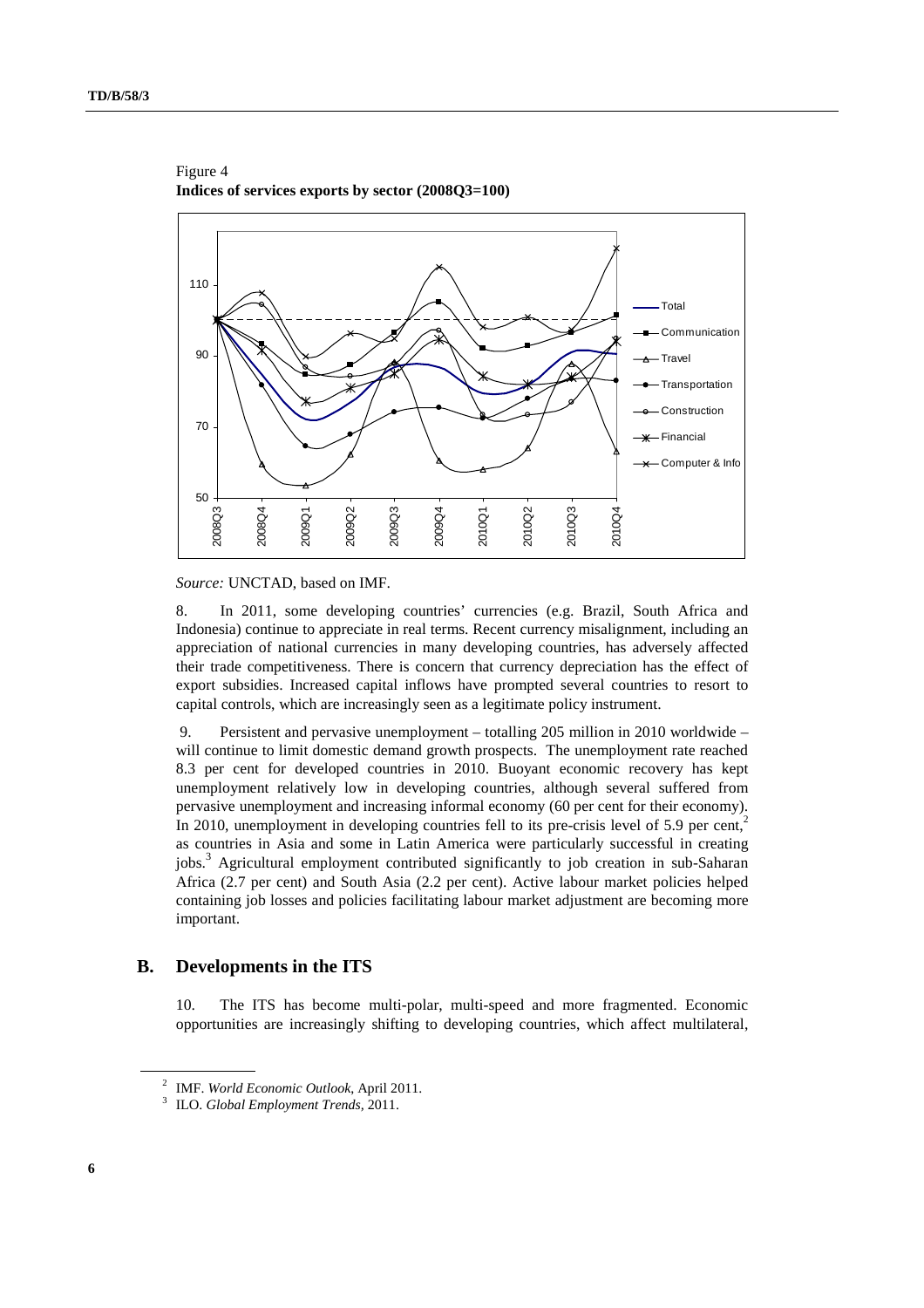regional and unilateral trading regimes.<sup>4</sup> The Doha Round started in 2001 and was originally to be concluded by the end of 2004. Efforts intensified in 2011 to conclude the Doha Round by the end of the year, by reaching an agreement by July on negotiated texts on the entire Doha package. One of the key issues that has led to the stalemate is the participation of larger developing countries in sectoral liberalization in non-agriculture market access negotiations (NAMA) and possible "exchange rate of concessions" in other areas. While the participation in sectorals, i.e. deep cuts across entire sectors, was deemed "on a voluntary basis", some developed countries sought to secure the participation of larger developing countries in two of the three key sectors – chemicals, industrial machinery and electronics. Deeper sectoral liberalization, particularly chemicals, was sensitive to some developing countries with resulting job losses expected to be significant.

11. The three-speed approach suggested by the Director-General of WTO in May 2011 as a way forward consisted of seeking partial agreement, while preserving a single undertaking principle, according to "fast, medium and slow lanes". LDC issues – full implementation of duty-free and quota-free (DFQF) market access, associated rules of origin, a most favoured nation (MFN) waiver to cover possible preferential services market access for LDCs, and "a step forward" on cotton – would be targeted for early harvest by the Eighth Ministerial Conference in December. A few additional "LDC-plus" issues will be agreed under "medium track", with trade facilitation, agricultural export competition, special and differential treatment (SDT) monitoring mechanism, fisheries subsidies, and environmental goods and services, proposed in this category to strike overall balance and address some major trading partners concern. Agriculture, NAMA and services, as well as TRIPS issues, will be subject to continued negotiations.

12. Although various factors contributed to the stalemate, most recently the global crisis has overtaken policymakers' attention, and accentuated the political "cost" of concessions. Changing economic thinking now emphasizes stronger regulations of markets, with a proactive and pragmatic States' role supporting domestic production and employment. The crisis was also an occasion to reaffirm the robustness of the rule-based MTS in containing intensifying protectionism, along with cooperative efforts, monitoring and strong selfrestraints shown by developing countries. WTO reports some recent sign of increasing postcrisis protectionism.

13. The LDC package will be particularly important for the international community to start a new decade to implement the Istanbul Programme of Action adopted at the Fourth United Nations Conference on the Least Developed Countries (LDC-IV) in May 2011, which set the target of enabling, by 2020, half the number of LDCs to meet the criteria for graduation and to double the share of LDCs in world exports.<sup>5</sup> The effective delivery of an early harvest in December 2011 is considered critical for paving the way for advancing negotiations on agriculture, NAMA and services market access agendas in 2012. There is growing concern that prolonged negotiations affect the credibility of the MTS. Many stress the need to deliver on original Doha development agenda, an outstanding item since the 1990s. Others argue for addressing such topics as investment, competition policy, government procurement, export taxes or climate change. There is a need to move on expeditiously to address new "twenty-first century" issues to preserve the MTS' relevance to economic realities such as ensuring that trade contributes to employment creation.

<sup>4</sup> See also UNCTAD. Assessing the evolution of the international trading system and enhancing its contribution to development and economic recovery. TD/B/C.I/15; United Nations, "International trade and development" (A/65/211). 5 UNCTAD (2010). *Least Developed Countries Report* 2010. United Nations publication. Sales No.

E.10.II.D.5. New York and Geneva.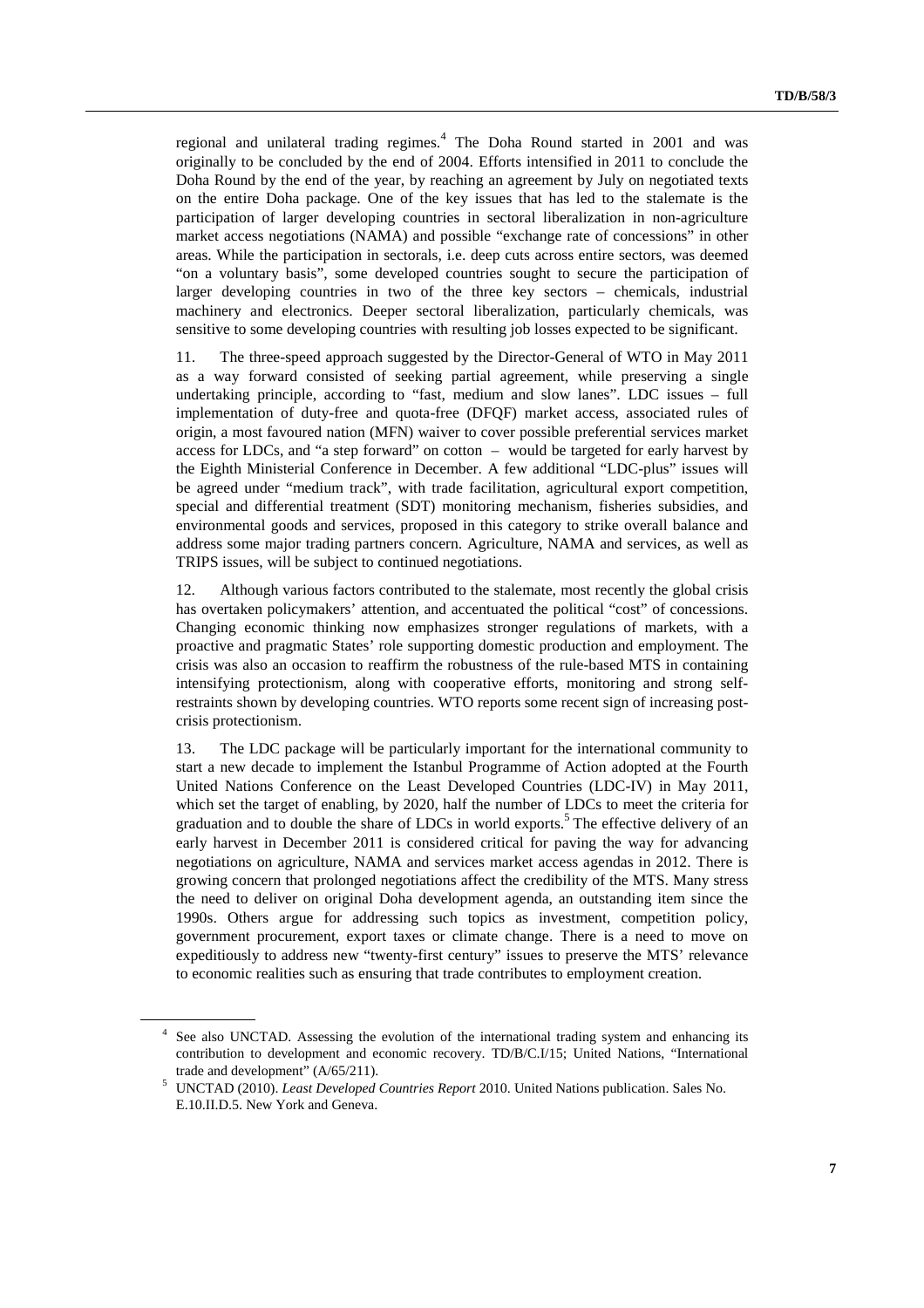14. The drive towards regional trade agreements (RTAs) is likely to accelerate further. The Report of a High-Level Trade-Experts Group (co-chaired by Jagdish Bhagwati and Peter Sutherland) identified preferential liberalization as a major challenge confronting the MTS. Recent RTAs involve a greater number of large and dynamically growing markets, resource-rich countries and developed countries. Such trends are observable in recent European Union (EU) move towards "competitiveness-oriented" RTAs, and the United States' engagement in a Trans-Pacific Partnership Agreement. By inducing deeper liberalization and regulation of behind-the-border measures, and covering an increasing share of world trade, they could further reduce incentives for multilateralism. Nonreciprocal preferences are also likely to see some important changes. The reform of the United States Generalized System of Preferences (GSP) scheme to expand its product coverage to apparels is seen as necessary to meet the 97 per cent product converge for the DFQF market access for LDCs which was originally targeted to be met by 2008. After simplifying its GSP rules of origin in favour of LDCs, the EU in its proposal, yet to be adopted and to be implemented in 2014, now seeks to overhaul its GSP scheme to limit its benefits essentially to those most in need, i.e. LDCs and other low- and lower-middle income countries (beneficiaries would be reduced from 176 to some 80 countries by removing high and upper-middle income economies, countries that are benefiting from RTAs with the EU, and Oversee Countries and Territories). EU GSP covered imports worth some 60 billion euros in 2009. The approach may further accentuate differentiation of developing countries, impact predictability and create an incentive for those excluded to form an RTA with the EU.<sup>6</sup> The LDCs and low- and lower-middle income countries with productive and trade capacities would benefit. The development impact of these trends needs to be further assessed.

15. South–South trade cooperation is becoming an essential instrument of development.<sup>7</sup> The conclusion of the São Paulo Round of the Global System of Trade Preferences among Developing Countries (GSTP) negotiations in 2010 was emblematic of such transformation. Its welfare gains, estimated at \$2.5 billion among 11 countries signing the São Paulo Round Protocol, could be further increased to \$5.8 billion if all 22 participants in the Round join the Protocol (table 1). Expanding liberalization, improving rules of origin, strengthening cooperation on trade facilitation and trade finance, and addressing non-tariff barriers and eventually services trade, could significantly enhance the GSTP potential.

| r otential wellare effect of the GSTT Sao Faulo Kound (5 minion) |                    |                        |  |  |
|------------------------------------------------------------------|--------------------|------------------------|--|--|
|                                                                  | <b>Agriculture</b> | <b>Agriculture and</b> |  |  |
|                                                                  |                    | Industrial goods       |  |  |
| 11 countries signing the São Paulo Protocol                      | 1,278              | 2,498                  |  |  |
| 22 São Paulo Round participants                                  | 2,185              | 5,825                  |  |  |
| 43 GSTP participants                                             | 2,434              | 6,776                  |  |  |

| Table 1                                                           |  |
|-------------------------------------------------------------------|--|
| Potential welfare effect of the GSTP São Paulo Round (\$ million) |  |

*Source:* UNCTAD (GTAP-8); Signatories: Cuba, Egypt, India, Indonesia, Republic of Korea, Malaysia, MERCOSUR and Morocco.

<sup>&</sup>lt;sup>6</sup> Stevens (2011), *Key Features of the Proposed new GSP*.<br><sup>7</sup> JINCTAD (2010), *Economic Development in Africa Bene* 

UNCTAD (2010). *Economic Development in Africa Report 2010*. United Nations publication. Sales No. E.10.II.D.13. New York and Geneva.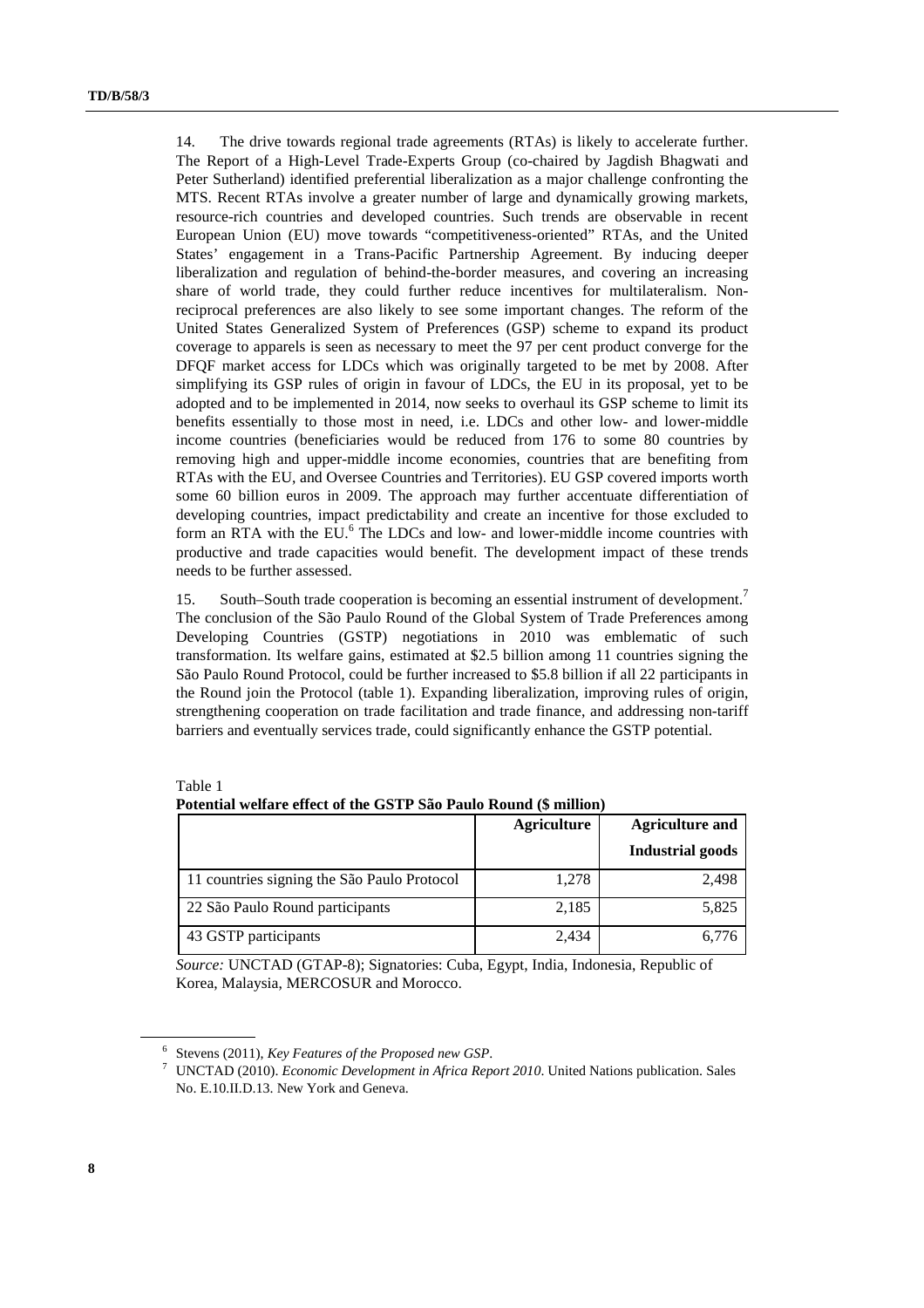# **II. Agriculture-based development**

16. Agriculture will be among the biggest developmental challenges in the coming years. Global targets to reduce hunger by half in 2015 (Millennium Development Goal (MDG)1) appear beyond reach, with about 1 billion people suffering from chronic hunger. Global population is estimated to grow by 50 per cent by 2050. The Food and Agriculture Organization of the United Nations (FAO) estimates that agricultural production has to increase by 70 per cent. These trends have contributed to increasing food prices since 2002, representing opportunities for producers and challenges for net buyers. In low-income countries, food represents 40–80 per cent of household expenses, and three fourth of the poor are net food buyers (2.1 billion living on less than \$2 a day). The majority of the poor live in rural areas, and 1.5 billion people are in smallholder households where poverty is prevalent.<sup>8</sup> In LDCs, agriculture absorbs two thirds of the labour force. Thus, efforts to achieve MDG1 need to address agriculture. Growth in agriculture has a higher poverty reducing effect than growth in other sectors.

# **A. Agriculture in the development process**

17. It is widely recognized that development requires structural transformation and economic diversification. It has been argued that countries can accumulate the necessary capabilities to catch up only through industrialization. Indeed, in recent decades the contribution of agriculture to global growth has been small. Despite the importance of agriculture in the labour force, labour productivity growth is low, compared with manufactures and services, contributing only weakly to real GDP growth (table 2). LDCs in particular have lagged behind; their productivity is just 46 per cent of other developing countries' and below 1 per cent of developed countries. There is a progressive shift in resource allocation from agriculture to manufactures and services in most regions. From 1980 to 2008, the importance of agriculture diminished in terms of value-added, merchandise trade and workforce (figure 5).

Figure 5

## **Share of agriculture in world output, labour force and merchandise exports (1980-2009, %)**



*Sources:* UNCTADStat, WTO, World Bank.

<sup>8</sup> World Bank. World Development Report 2008.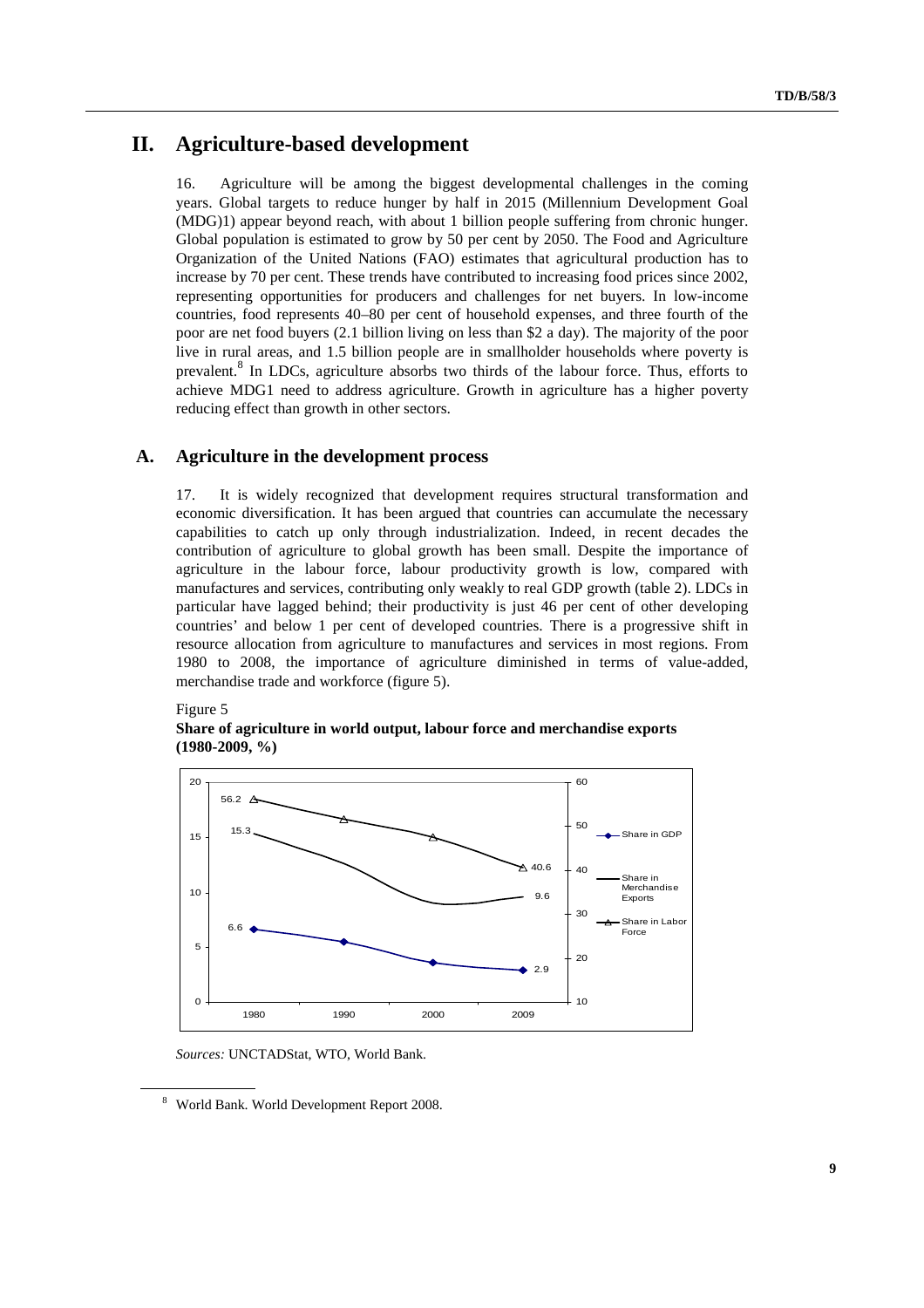18. Declining share of agriculture in GDP and employment partly reflects policy neglect, including due to structural adjustment programmes. Policy bias resulted in declining, insufficient investment and dismantlement of states' support systems.<sup>9</sup> Low productivity in agriculture also resulted from declining share of agriculture in official development assistance (ODA) from 13 per cent in 1985 to below 4 per cent in 2002–2007 and lack of access to and development of appropriate technology.<sup>10</sup> For instance, only 4 per cent of arable land in Africa is irrigated. Declining commodity prices up to 2002 also discouraged investments, so did the policies favouring industrialization and urbanization, as well as distortive agricultural subsidies.

# **B. Case for agriculture-based development**

19. However, agriculture has recently received increased policy attention. Countries are in search of new growth and pro-poor policies, and recent food crises have emphasized the imperative of developing food security strategies. For instance, with its Seoul Development Consensus for Shared Growth, the G-20 Seoul Summit in 2010 identified food security as a priority area and called for measures to increase agricultural productivity and food availability. Indeed, agriculture-based growth strategies that are compatible with structural change make sense for several reasons.

20. First, agriculture remains predominant in many developing countries, and there remain untapped areas of production and trade opportunities. Agriculture still represents 12–25 per cent of GDP in LDCs, sub-Saharan Africa and East Asia and the Pacific. The sector's contribution to economic growth recently became higher than the sector's share in GDP, indicating the sectors' changing importance in growth, particularly in Africa and some agricultural exporters (table 2). Most developing countries could increase production. Africa has 60 per cent of the world's uncultivated arable land. Production per hectare varies greatly reflecting conditions and technologies. White maize production, for example, varies from only 0.5 tons per hectare in Angola and Mozambique to 6 tons in North Africa and the United States.

| Contribution of agriculture to real ODT growth $(D/T-2002, 70)$ |           |           |           |           |
|-----------------------------------------------------------------|-----------|-----------|-----------|-----------|
|                                                                 | 1971-1979 | 1980-1989 | 1990-1999 | 2000-2009 |
| World                                                           | 2.3       | 3.6       | 2.8       | 4.0       |
| Developed economies                                             | 0.8       | 1.1       | 0.9       | 0.9       |
| Transition economies                                            | 10.3      | 5.8       | 6.4       | 4.9       |
| Developing economies                                            | 6.0       | 12.8      | 7.3       | 6.6       |
| Africa                                                          | 6.5       | 18.3      | 17.7      | 16.5      |
| Americas                                                        | 3.6       | 6.0       | 5.0       | 4.7       |
| Asia                                                            | 7.7       | 14.2      | 7.1       | 5.9       |
| agricultural<br>Selected                                        |           |           |           |           |
| $exporters*$                                                    | 12.7      | 140.2     | 13.4      | 11.4      |

Table 2

Contribution of agriculture to real GDP growth (1971-2009, %)

*Source:* UNCTADstat.

\* As defined in the *Trade and Development Report* series.

21. Second, agriculture productivity growth preceded economic development in the past. In industrialized countries, and more recently in China and Viet Nam, rapid agricultural growth was the precursor to industrialization. Productivity gains in agriculture freed labour

<sup>9</sup> UNCTAD (2009). *World Investment Report* 2009. United Nations publication. Sales No.

E.09.II.D.15. New York and Geneva.<br><sup>10</sup> UNCTAD (2011). Recent developments in key commodity markets. TD/B/C.I/MEM.2/13. 21 January.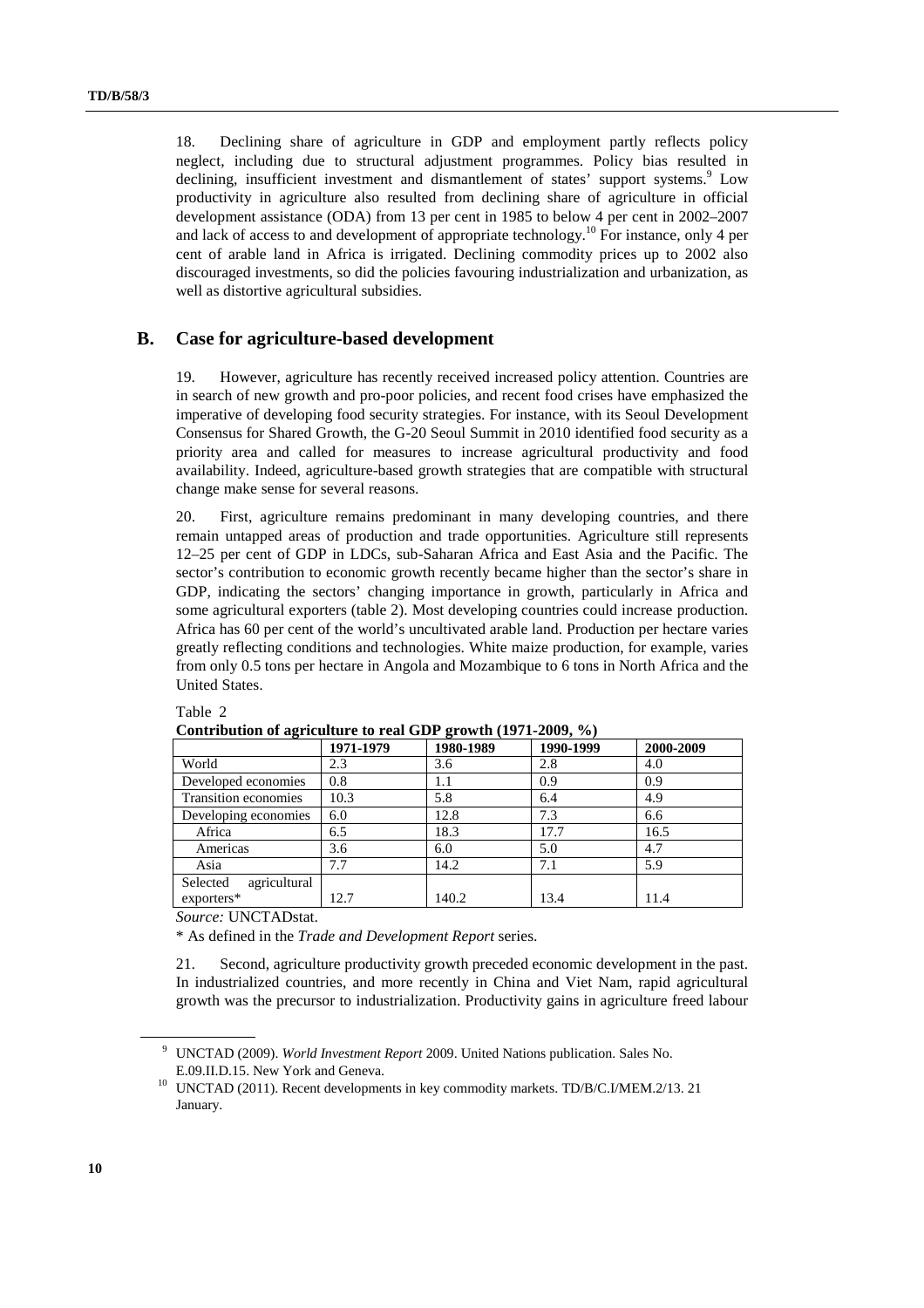for other expanding sectors like manufacturing, thereby laying the ground for structural change. Furthermore, higher investments in agriculture results in higher demand for machineries and other inputs as well as supporting services, which promote the development of productive capabilities.

22. Third, today's "industrialization" should be understood to include modern agriculture and agro-business and related services activities. Certain high-value and processed agricultural products – horticulture (fresh and processed fruits and vegetables, flowers), for international markets, meat, aquaculture, organic products – require strengthening primary agricultural activities, as well as enhancing upstream inputs markets (seeds, fertilizer) and downstream activities (processing, marketing, quality standards). Exploiting high value added, technology-intensive processing and integration into value chains provides opportunities for diversification and value-addition.

23. Fourth, agriculture-based development can exploit new opportunities created by recent changes in terms of trade, and avoid development pitfalls associated with specialization in low-end manufactures.<sup>11</sup> Rapidly growing demand led to increasing agricultural and mineral commodity prices while increasing supply of manufactures, mainly from an increasing number of developing countries at low costs, resulted in falling relative prices of manufactures (figure 6). Higher prices, demand for food in regional markets and fast-growing dynamic demand for high value products provide impetus for agricultural production as farmers find it lucrative to invest.





*Source:* UNCTADstat.

24. Fifth, agricultural sector development will generate a range of positive externalities, contributing to sustaining rural employment, poverty reduction and food and livelihood security. This argues for policy intervention in support of agricultural development and trade. Conversely, if poorly implemented, the sector can also generate negative externalities, including soil and water degradation and greenhouse gas emissions, which need to be addressed with targeted measures.

<sup>11</sup> UNCTAD (2009). *Trade and Development Report 2009*. United Nations publication. Sales No. E.09.II.D.16. New York and Geneva.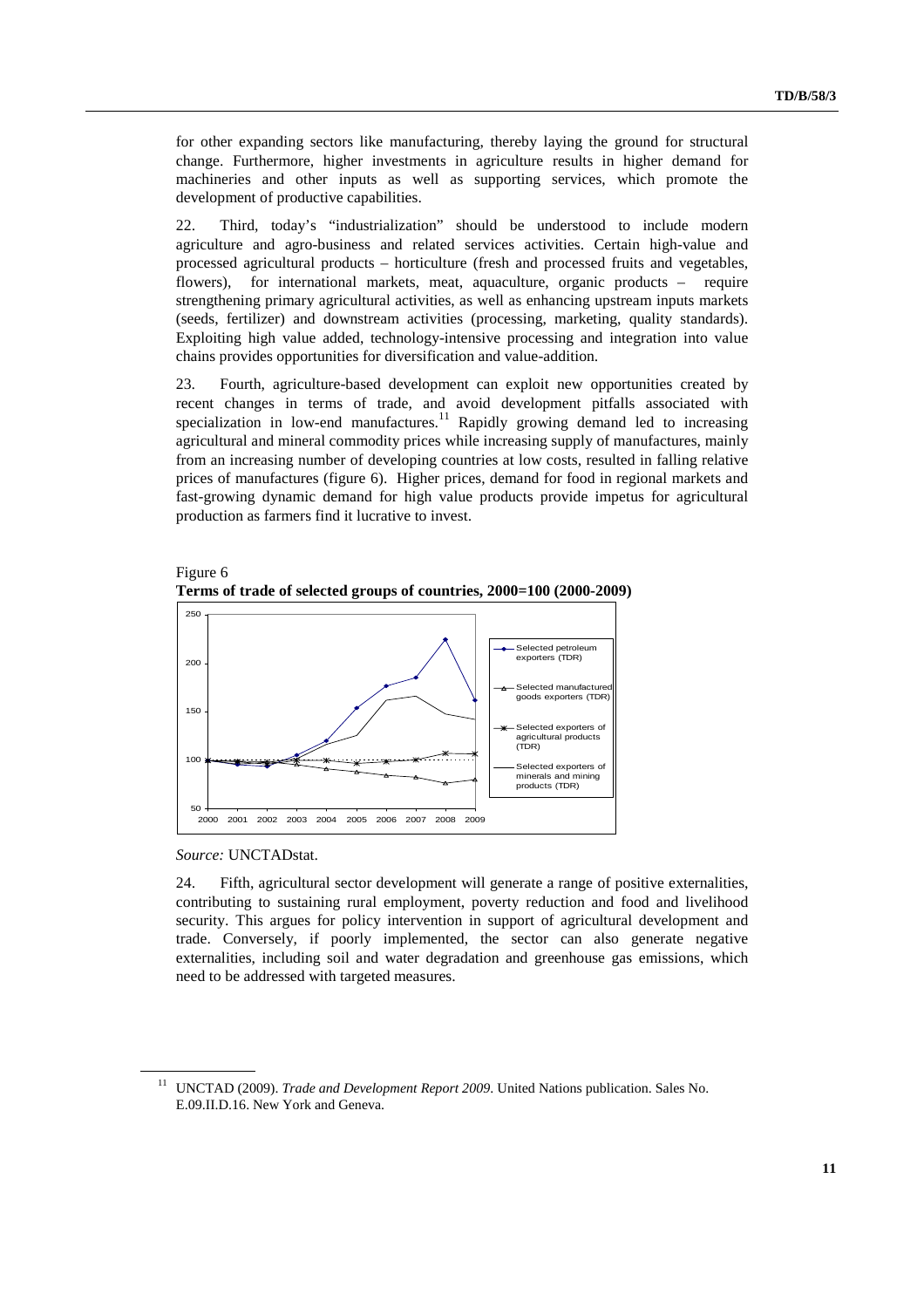#### **1. Agricultural trade and food security**

25. Food security is still a major problem for many developing countries. There are 925 million undernourished people, most of whom are found in Asia and the Pacific (62 per cent) and sub-Saharan Africa (26 per cent). Achieving food security requires addressing both the supply and demand side. The degree of reliance to be placed on trade is a key element in food security strategies. Food imbalance can be met with food imports, and food security is not as such dependent on a country's balanced food trade.

26. However, strong reliance on imports can also represent risks. Local production of essential staple food is important, especially when the product is thinly traded (e.g. cassava in Africa) and when physical access to food is difficult, including in regions poorly connected to markets. For instance, marketing costs in sub-Saharan Africa can represent 70 per cent of retail values due to poor connections. Higher international prices and price volatility also provide a case for higher self-sufficiency. Export restrictions imposed by some major producers also raised concerns over the reliability of external food supplies.

#### **2. Environmental and social benefits**

27. Furthermore, agriculture serves various economic, social and environmental purposes, including preventing rural–urban migration, rural employment, gender empowerment, or conserving biodiversity and tradition. Such external effects justify targeted subsidies and taxes in agriculture as economically efficient policies for developing countries. Positive external effects may be amplified through sustainable agriculture.<sup>12</sup>

## **Box 1.**

Sustainable agriculture is an opportunity for small scale farmers to increase their profitability. It relies on techniques including crop rotation, compost and biological pest control to increase soil productivity and needs less expensive inputs (GMO seeds, agrochemicals). Production is more labour-intensive, having a positive impact on employment and poverty reduction. A study confirms that this is an economically meaningful approach, with the positive effects on food security, environment and employment, for small farmers to escape the dependency on rising input prices (UNCTAD/UNEP, *Organic Agriculture and Food Security in Africa*, 2008).

# **C. Towards new agriculture-supported development strategies**

28. Significant potential for agricultural development, and promising opportunities arising from recent economic developments, call for coherent agricultural trade and development strategies. Such strategies would vary across countries according to their endowment and characteristics of agricultural activities.

<sup>&</sup>lt;sup>12</sup> Hoffmann (2011). Assuring Food Security in Developing Countries under the Challenges of Climate *Change.*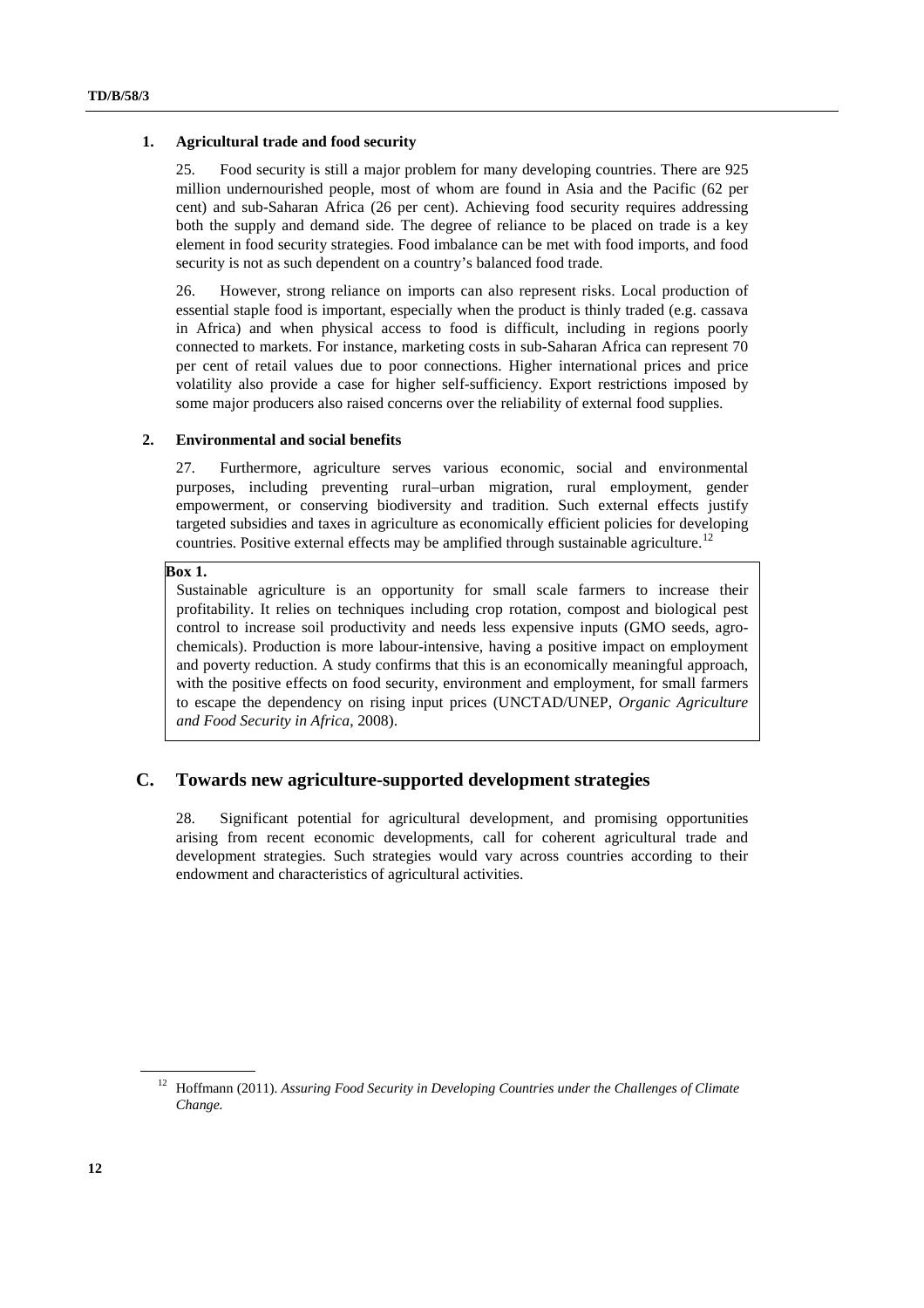

## Figure 7 **Share of agriculture in GDP and merchandise exports (2007-2009 average, %)**

*Sources:* UNCTAD based on UNCTADstat, World Bank WDI.

29. Figure 7 plots countries according to their share of agriculture in GDP and in merchandise exports. Most developed countries are clustered at the bottom left corner. Latin American and Asian countries form clusters with the former exhibiting greater specialization in agriculture exports and the latter a higher contribution to GDP. African countries show no discernible pattern.

## Table 3

|                                | $\Delta$ , polysty of agricultural exporters |                                                     |                                             |  |
|--------------------------------|----------------------------------------------|-----------------------------------------------------|---------------------------------------------|--|
|                                |                                              | Share of agriculture in GDP                         |                                             |  |
|                                |                                              | Low                                                 | High                                        |  |
| <b>Share of</b><br>agriculture | High                                         | (a) Diversified agricultural exporter               | (c) Agrarian<br>agricultural exporters      |  |
| in export                      | Low                                          | Diversified<br>non-agricultural<br>(b)<br>exporters | (d) Agrarian non-<br>agricultural exporters |  |

**Typology of agricultural exporters** 

30. A broad typology of countries is useful in gauging the differing role to be played by agriculture in trade and development (table 3).

(a) "Diversified agricultural exporters" are competitive agricultural exporters that often compete with developed country exporters in world market (e.g. Latin America), especially on food items (cereals, meat), some tropical cash crops (coffee, sugar, banana, cut flowers), and some processed products. They tend to be net-food exporters and seek to capitalize on competitive agriculture to promote productivity growth;

(b) "Diversified non-agricultural exporters" often achieved diversified production structures, with exports concentrating in manufactured goods (e.g. East and South-east Asia). A major policy concern is to ensure stable access to food and agricultural raw materials for processing. Agriculture may still absorb a large proportion of labour, and income disparity between urban and rural areas may be high;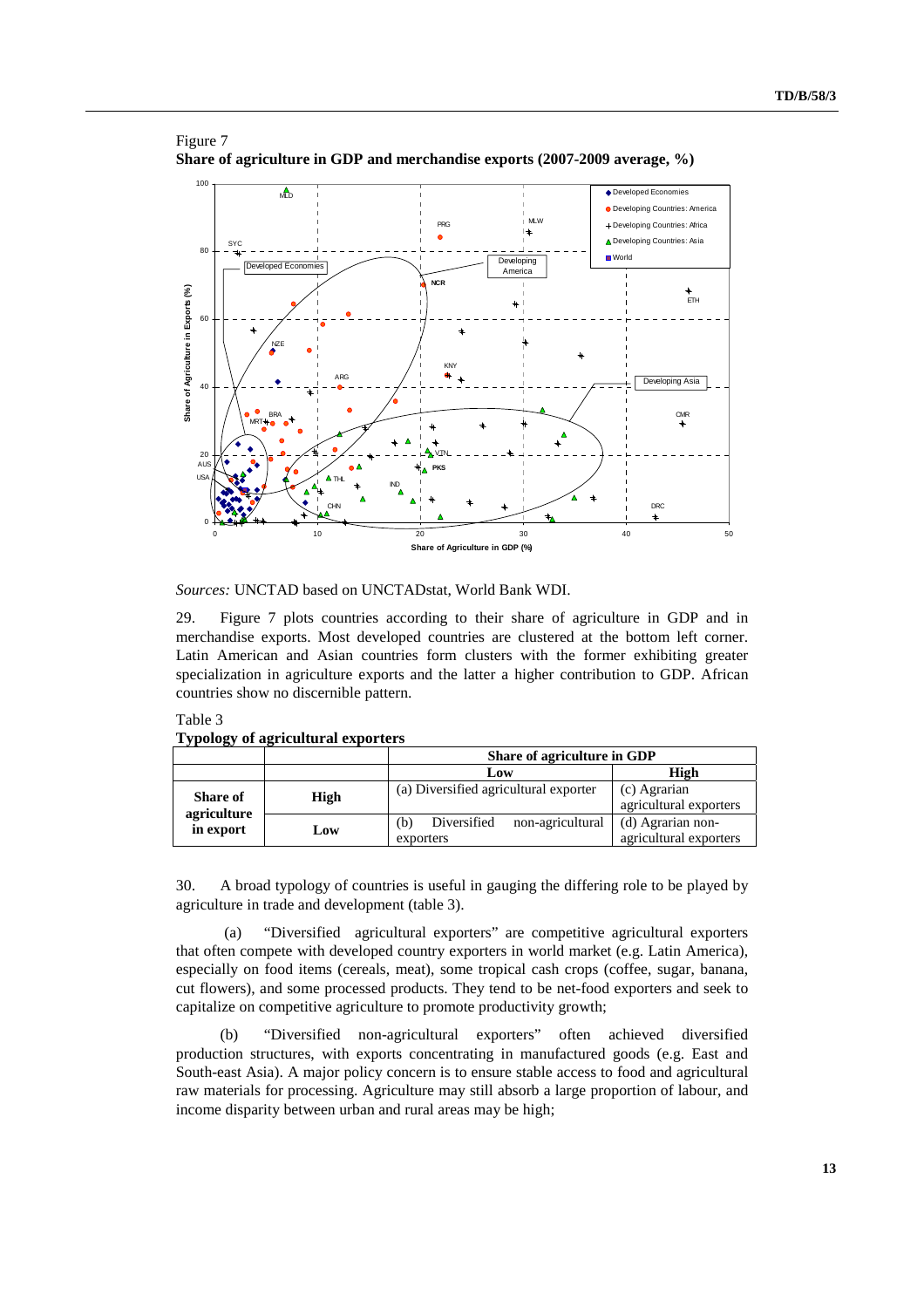(c) "Agrarian agricultural exporters" tend to be low-income, agriculture-based economies, exporting traditional cash crops (e.g. coffee, tea and cocoa), often under preferential schemes, while a large population is engaged in smallholder farming of lesstraded food. They are often net-food importers and food insecure. A major concern lies in building competitiveness and promoting downstream processing, while addressing food security concerns. Agricultural productivity is often low:

(d) "Agrarian non-agricultural exporters" are low-income countries specialized often in exports of minerals or light manufactures. While the majority of the labour force is engaged in agriculture, they are often net-food importers. Diversification occupies a central place in national development goals. Raising agricultural productive capacity and rural employment is key to food security, subsistence and livelihood security.

31. While individual country needs vary, some general thrusts of agriculture-based development strategies can be identified. Trade plays an essential role. Ensuring market access is necessary for agricultural export-led growth. Reliable food imports and opportunities to encourage production are equally important. Enhancing productivity in agriculture is instrumental for structural transformation. Scaling up investment (ODA, FDI, domestic resource mobilization), and government support (extension services, access to inputs and infrastructures) matters. Enhancing smallholders' and subsistence farmers' production and competitiveness has beneficial effect on poverty reduction and food security. Supporting production of locally consumed food and linking smallholders to regional markets reduce dependence on food imports while providing employment. Exploring sustainable production may increase productivity.

# **III. Agricultural trade and policies**

# **A. Trade in agriculture**

32. Trade is important in agriculture as the sector is relatively trade-intensive. Over half of global production is exported (52 per cent, compared with 28 per cent in goods and services), ranging from only 7 per cent of global production for rice to 80 per cent for green coffee. In 2009, the value of agricultural trade reached \$1.2 trillion, or 9.6 per cent of world merchandise trade. For developing countries, agriculture represents a smaller share (8 per cent) of their total merchandise exports as they expand more rapidly in exports of industrial goods, with the notable exception of Latin America. Developing countries' share in world agricultural exports increased from 31 per cent in 2000 to 36 per cent in 2009, driven by increased exports from Latin America. Brazil, China and Argentina figure among the leading exporters. As a source of export revenue agriculture is important particularly for many Latin American and sub-Saharan African countries (e.g. Paraguay 89 per cent, and Ethiopia 84 per cent).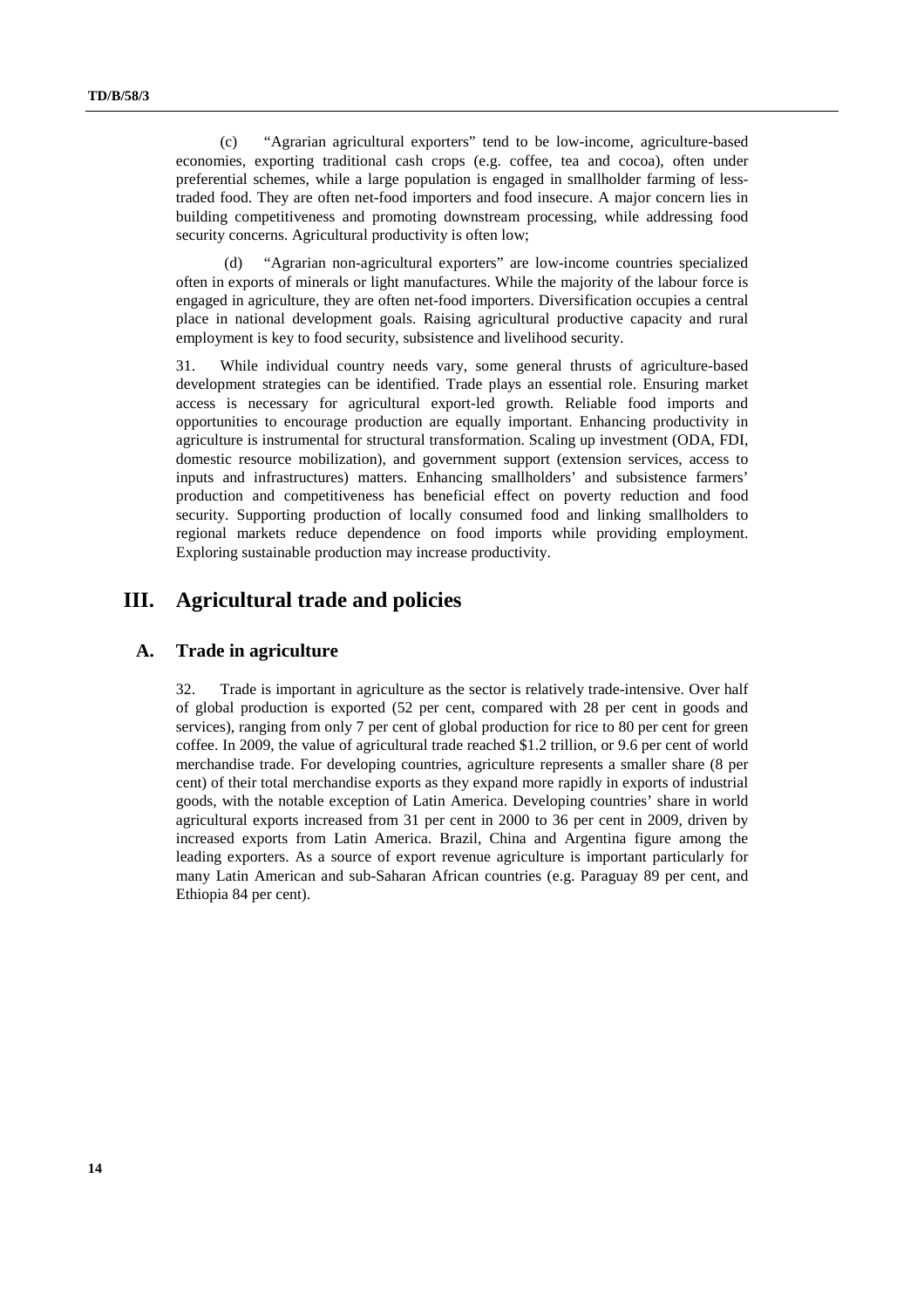| $m$ , $m$ , $m$ , $m$ , $m$ , $m$ , $m$ , $m$ , $m$ , $m$ , $m$ , $m$ , $m$ , $m$ , $m$ , $m$ , $m$ , $m$ , $m$ , $m$ , $m$ , $m$ , $m$ , $m$ , $m$ , $m$ , $m$ , $m$ , $m$ , $m$ , $m$ , $m$ , $m$ , $m$ , $m$ , $m$ , $m$ , |      |                           |               |
|-------------------------------------------------------------------------------------------------------------------------------------------------------------------------------------------------------------------------------|------|---------------------------|---------------|
| <b>Exports</b>                                                                                                                                                                                                                |      | Imports                   |               |
| <b>United States</b>                                                                                                                                                                                                          | 15.2 | $E U^*$                   | 17.9          |
| $E U^*$                                                                                                                                                                                                                       | 14.1 | <b>United States</b>      | 12.8          |
| <b>Brazil</b>                                                                                                                                                                                                                 | 7.4  | China                     | 9.8           |
| Canada                                                                                                                                                                                                                        | 5.6  | Japan                     | 8.6           |
| China                                                                                                                                                                                                                         | 5.2  | <b>Russian Federation</b> | 3.7           |
| Argentina                                                                                                                                                                                                                     | 3.6  | Canada                    | 3.6           |
| Thailand                                                                                                                                                                                                                      | 3.6  | Korea, Republic of        | 2.7           |
| Indonesia                                                                                                                                                                                                                     | 3.2  | Mexico                    | 2.6           |
| World total*                                                                                                                                                                                                                  |      |                           | \$784 billion |

| Table 4                                                                |  |  |
|------------------------------------------------------------------------|--|--|
| Major traders of agricultural products (share in world trade, 2009, %) |  |  |

*Source:* UNCTAD based on WTO.

\*Excludes intra-EU trade.

33. Agriculture includes food and non-food products, raw and processed products, beverages and fibres. Food is the largest item in agriculture, representing 66 per cent of world agricultural exports, with vegetables and fruits, cereals and meat being major subcategories (figure 8).





*Source:* UNCTADstat.

34. Trade varies significantly across products. Staple food crops (rice, wheat and maize) are produced mainly to meet domestic consumption. Food export commodities (coffee, tea, cocoa, bananas and certain horticultural products) and non-food commodities (rubber, cotton and biofuel crops) are largely grown as cash crops for export revenue.

35. The pattern of agricultural specialization is increasingly diverging (figure 9). Net agricultural exports of Latin America have increased remarkably since 1980, while Asia and Africa have seen gradual reduction in their net export positions. Latin America has increasingly specialized in agriculture since 2000 and Asia in manufacturing. This also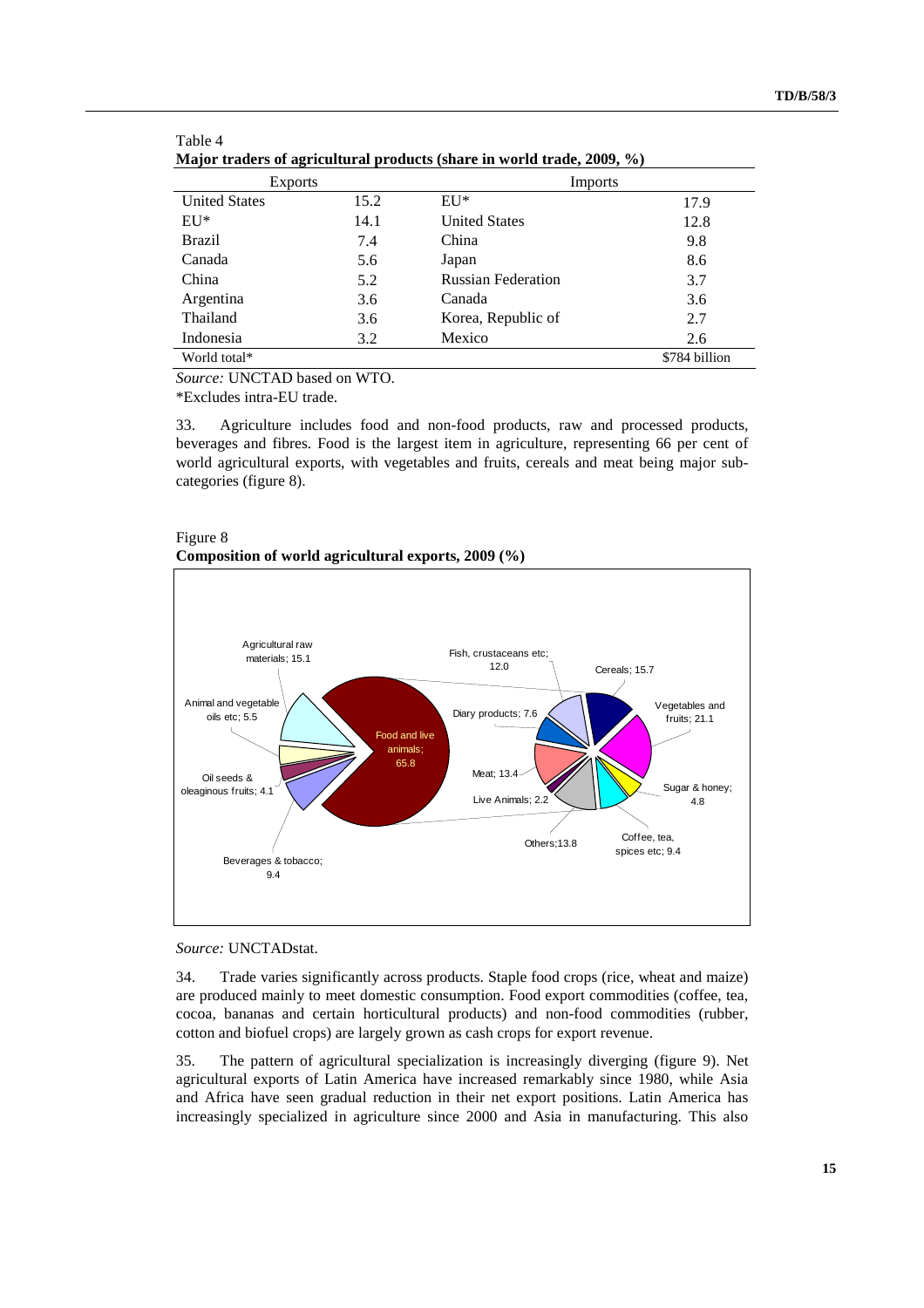implies increasing contribution of net agricultural exports to growth for the former and increasing reliance on imports for food consumption for the latter. A review of the net trade position of selected food subcategories by region reveals that most developing countries (except in South America, South and South-east Asia) import cereals to meet their food consumption, often with earnings from tropical cash crops and horticultural products (table 5).





*Source:* UNCTADstat.

#### Table 5

|           | Trade balance in selected agricultural products as a share of total exports by region |  |  |  |
|-----------|---------------------------------------------------------------------------------------|--|--|--|
| (2009, %) |                                                                                       |  |  |  |

|                               | <b>Cash Crops</b> | <b>Cereals</b> | <b>Horticulture</b> |
|-------------------------------|-------------------|----------------|---------------------|
| Developed Countries           | 0.7               | 1.0            | 0.7                 |
| Developing Countries          | 1.5               | $-1.4$         | 1.3                 |
| Developing Countries: Africa  | 4.5               | $-9.4$         | 1.8                 |
| Developing Countries: America | 9.4               | $-1.2$         | 5.8                 |
| Developing Countries: Asia    | $-0.2$            | $-0.6$         | ი 5                 |

*Source:* UNCTADstat.

36. Some agricultural products exhibit strong export dynamism. Exports of high-value and processed products – horticulture, meat, tropical beverages, speciality crops, fish and oil seeds – have outpaced many other agricultural products, owing to rising incomes in emerging markets, changing life-style and demand for biofuel (table 6). For instance, cut flowers' exports from developing countries increased 10-fold from 2000 to 2009. Processed food has been particularly dynamic, driven by processed fish and preserved fruit, produced in value chains often led by transnational corporations (TNCs). Evidence points to the increasing participation of mainly middle-income countries (e.g. Argentina, Brazil and Malaysia) in such exports. Since final stages of food processing tend to be labour-intensive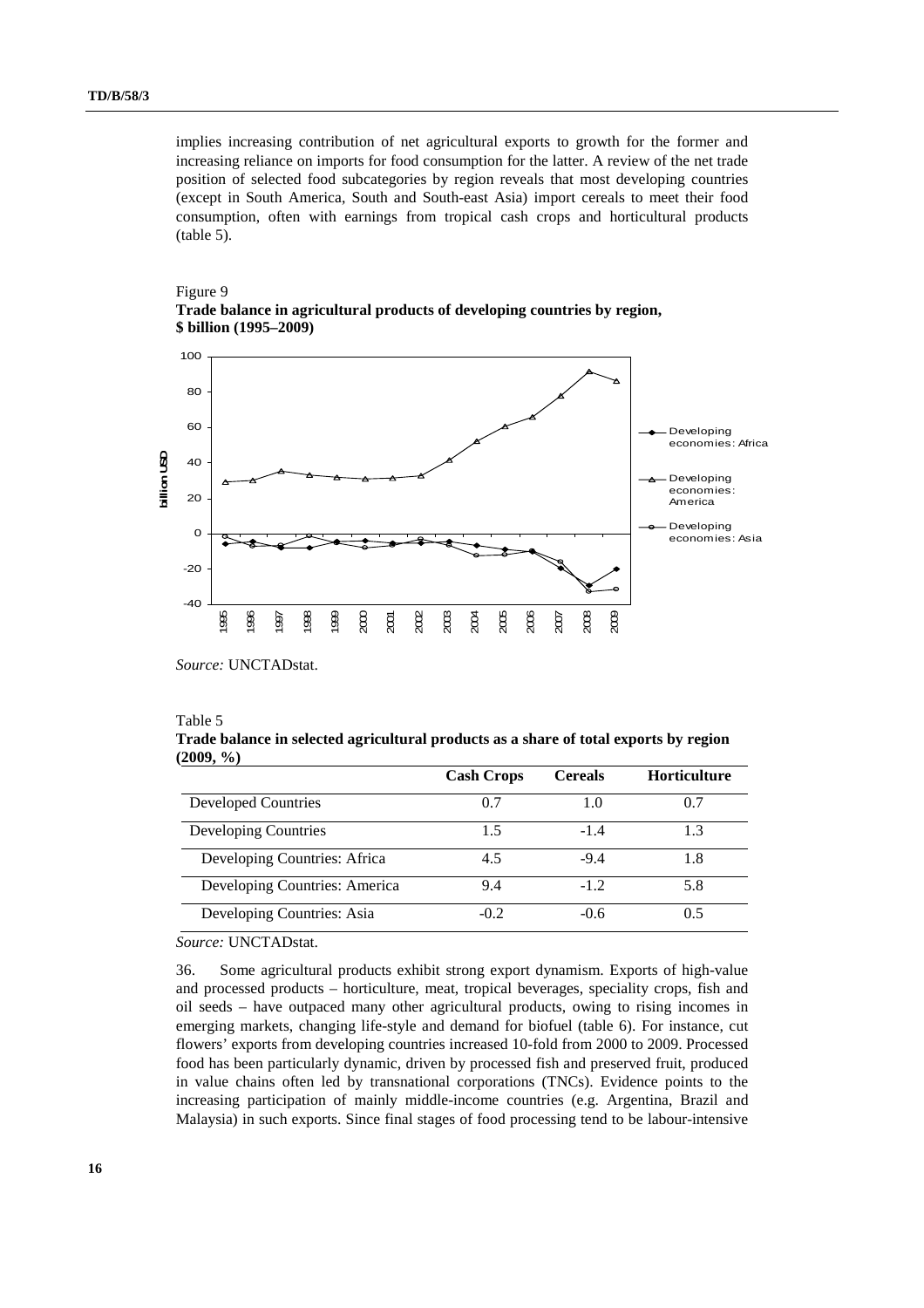and spill-over effects appear superior to traditional manufacturing, food processing provides a development opportunity that may facilitate production of even more sophisticated products. Such labour intensive sectors are often subject to high protection in developed country markets.

Table 6 **Best performed agricultural product categories for developing countries (1995-2009 average percentage growth rate, %)** 

| Meat, edible meat offal, salted, dried;        |      |
|------------------------------------------------|------|
| Cheese and curd                                | 17.0 |
| Oil seeds                                      | 13.6 |
| Meat of bovine animals, fresh, chilled, frozen | 12.3 |
| Maize                                          |      |

*Source:* UNCTADstat.

37. Market structure, including competition, is an important factor affecting the extent of benefits developing country producers could derive from their participation in international value chains. While traditional smallholder farming is the predominant form of production in most developing countries, they face increased concentration in upstream and downstream markets in the value chain. On the downstream, supermarkets, as well as wholesalers and agro-processors, have become dominant buyers of their outputs. Supermarkets now represent 60 per cent of all retail sales in some Latin American countries. On the upstream, the market for seeds and fertilizers is also dominated by a few TNCs. For example, the top five seed producers control 57 per cent of the global market. This has contributed to a large difference between global and domestic prices. Coffee producers, for example, receive 10 per cent of the retail price, a share falling from one third in 1990s. Consequently, developing countries' claims on value addition fell from around 60 per cent in the 1970s to less than 30 per cent in 1998–2000.<sup>13</sup>

38. Fast-growing South–South trade provides a viable avenue for increasing agricultural export earnings. Agricultural South–South trade exceeds South–North exports by \$45 billion and has been growing dynamically, from 42 to 54 per cent between 1995 and 2009 (figure 10). Developing countries' aggregate agricultural import demand increased by 145 per cent, largely outpacing developed countries' demand growth (69 per cent).

 $13$  World Bank (2007).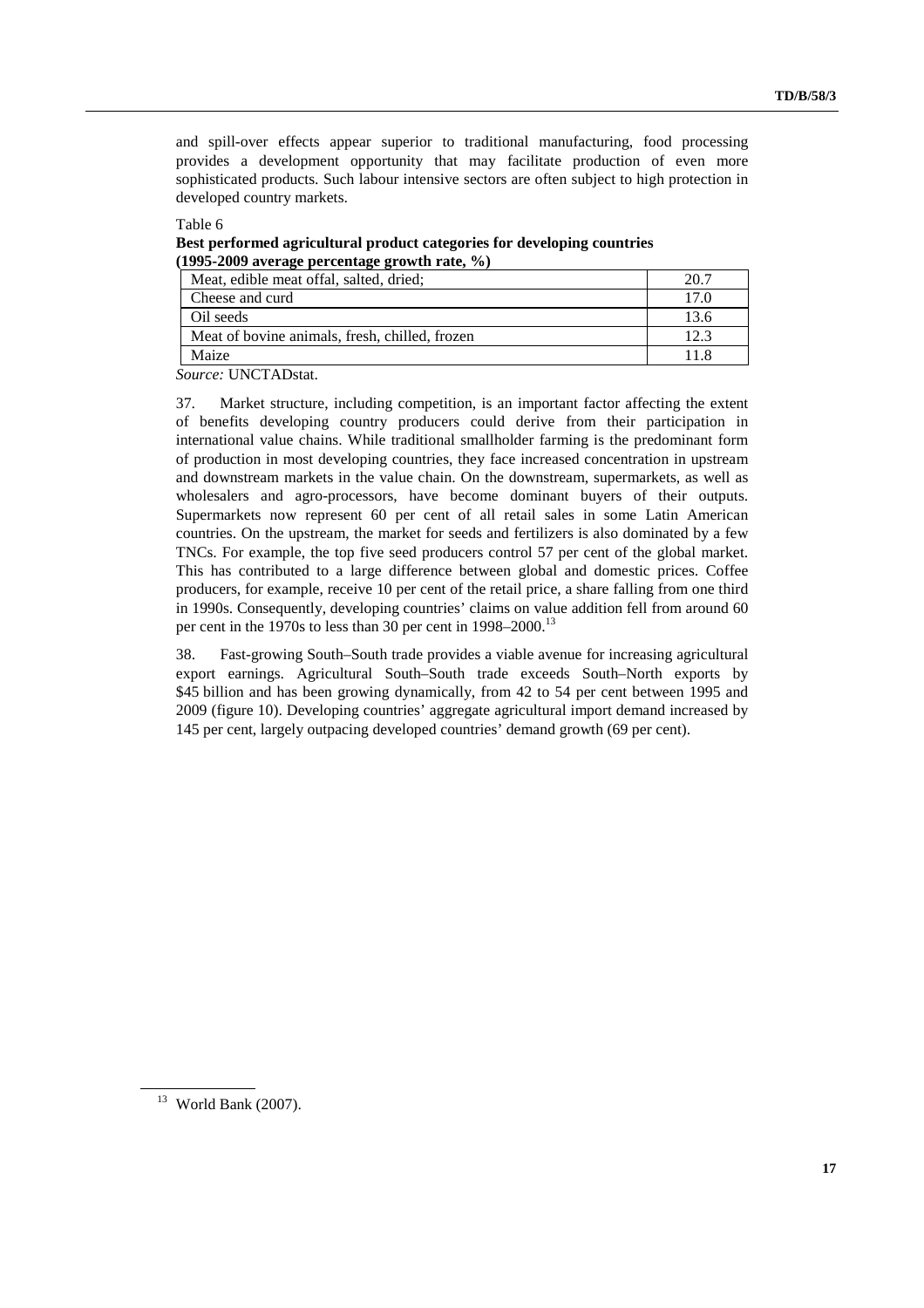

Figure 10 **South–South trade in agriculture by region** 

39. Despite the well-recognized importance of trade to meet domestic food demand, high import dependence remains a concern for many developing countries. Globalization and liberalization of agriculture have led many developing countries to increasingly specialize in export crops (table 5). Only 3 of the 12 developing country regions in figure 11 have a positive net balance in basic food trade. All subregions in Africa have strong dependence on imports ranging between 6 and 9 per cent of total merchandise exports with exception of Southern Africa (figure 11), which improved its surplus to 19 per cent.





*Source:* UNCTADstat.

*Source:* UNCTADstat.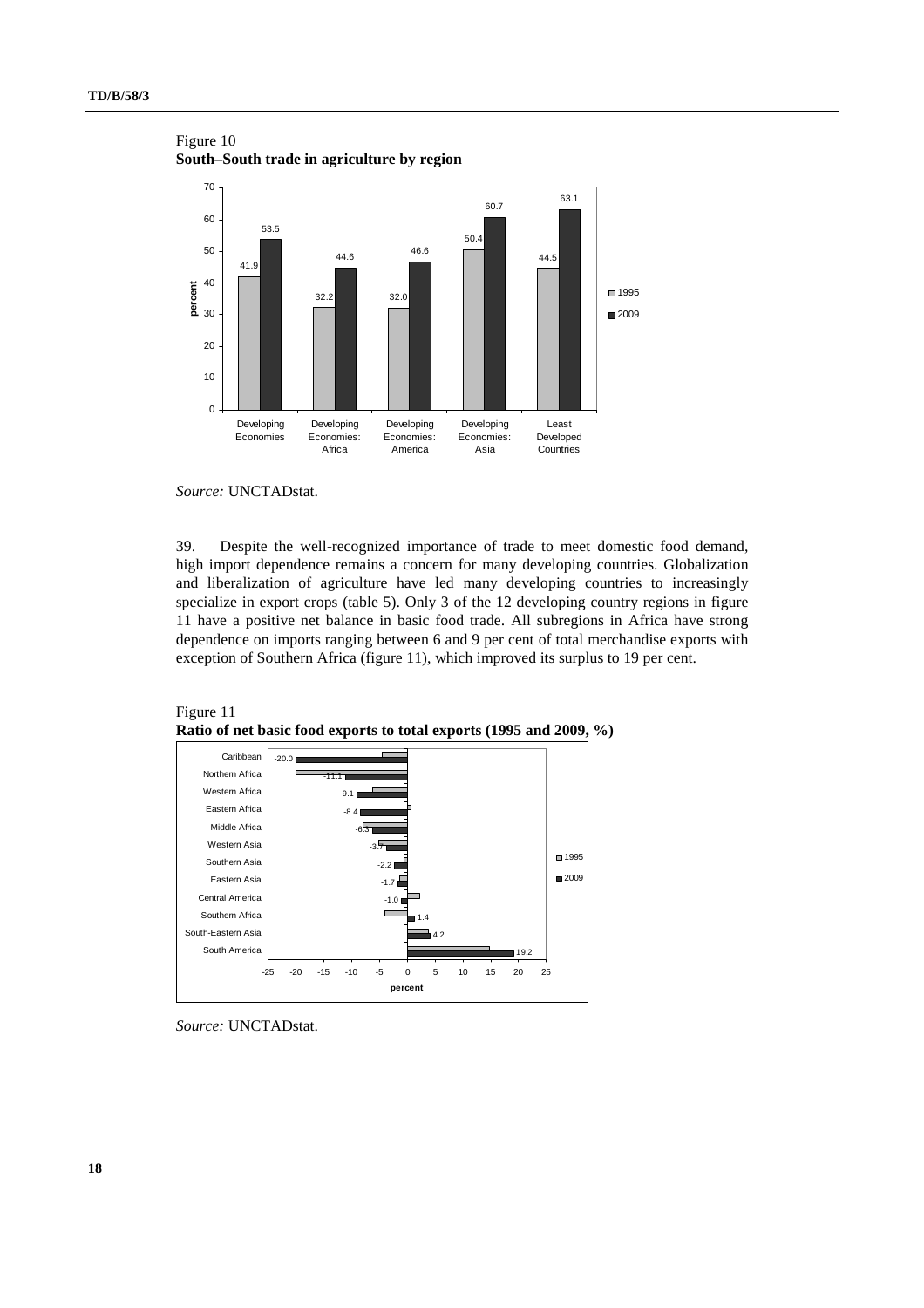# **B. Policies affecting agricultural trade**

40. Agriculture remains among the most distorted economic sectors, with a considerable degree of protection (table 7), especially compared with tariffs on non-agricultural products. Both developed and developing countries apply relatively high tariffs on grains, crops, and meat and livestock, in part to protect their local production (table 8). Such concern is particularly acute in developed countries for meat and dairy products. Relatively low protection is applicable to fruits and vegetables in developed countries, given that many of such products are not produced locally. Developing countries tend to protect more intensively processed food, as well as fishery products, in part, to support intra-agriculture value-addition, and to capitalize on fast-growing fishery sectors.

Table 7 **Bound and applied tariffs** 

|             |                                  | Bound | Applied |
|-------------|----------------------------------|-------|---------|
| Agriculture | Developed countries              | 38    | 34      |
|             | Developing countries             |       | 25      |
| Non-        | Developed countries              |       |         |
|             | Agriculture Developing countries |       | 13      |

*Source:* UNCTAD-TRAINS.

Table 8

#### **Applied tariffs on developing country exports by product group**

| Importers               | Developed | Developing |
|-------------------------|-----------|------------|
| <b>Grains and Crops</b> | 12.27     | 12.3       |
| Meat and livestock      | 27.41     | 12.55      |
| Fruits and vegetables   | 7.97      | 15.01      |
| Processed food          | 9.76      | 16.65      |
| Fish                    | 2.08      | 10.12      |

*Source:* GTAP 8 (2010).

41. Average tariffs hide tariff peaks and tariff escalation, which are particularly tradedistorting. Tariffs can be very high (e.g. above 500 per cent) for some major food products such as meat, sugar, dairy, cereal and tobacco, and tend to be higher for processed products than for unprocessed products. This discourages exports of processed products, thus higher value added activities, and affects product chains such as coffee, cocoa, oilseeds, vegetables and fruits. For instance, tariffs on coffee-derived products in the EU and United States increase with the degree of processing – duty-free on coffee beans as against positive rate of 10–20 per cent on processed coffee. Tariff escalation partly explains export concentration of some developing countries on primary products in a value chain. Nontariff measures (NTMs), most significantly sanitary and phytosanitary (SPS) and technical barriers-to-trade (TBT) measures, often act as barriers to agricultural trade.

42. Various subsidies granted to agriculture have significantly distorted agricultural markets. Such distortion mostly affects dairy, meat, sugar and cereals on which developed countries' support measures concentrate. Ninety-seven per cent of the final AMS commitment levels accrue to OECD countries. "Total Support to Agriculture" measured by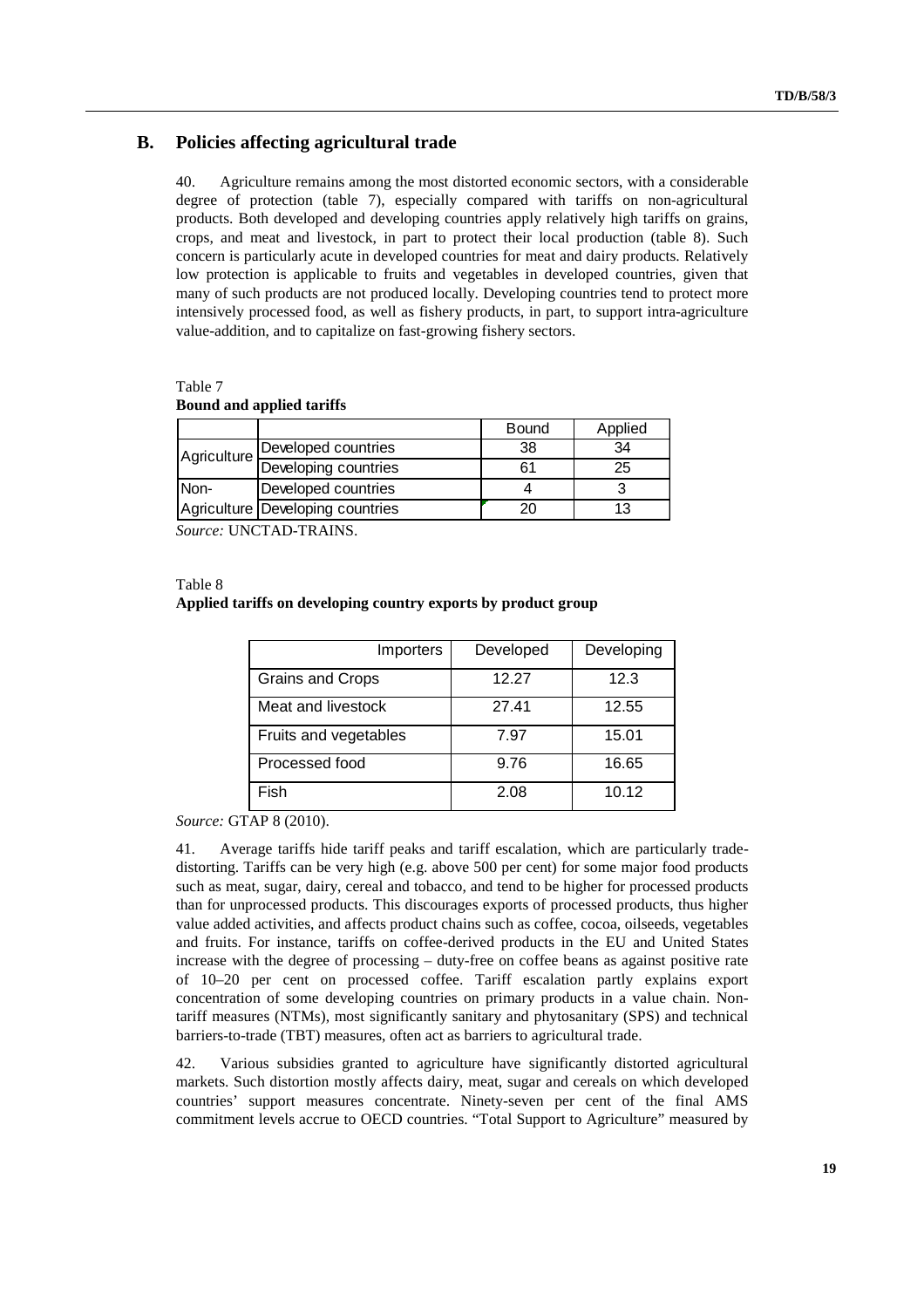OECD continues to indicate high aggregate support level of \$384 billion in 2009, against total agricultural production of \$992 billion. Export subsidies were prevalent until 2000 but decreased since then. The recent high agricultural commodity prices have significantly reduced actual spending.

# **IV. Contribution of the ITS to agriculture-based development**

43. The Doha Round continues the reform process in agricultural trade which started with the Uruguay Round. Since various distortions and imbalances were left unaddressed, a built-in agenda for continued negotiations was agreed to begin in 2000. The Doha Round was thus conceived above all to redress imbalances, including implementation difficulties, and advance agricultural reform process and services' progressive liberalization (agriculture modalities were to be established, and initial offers in services submitted, by 31 March 2003). The broad-based agenda set for the Round, including NAMA and "Singapore issues", has however diluted the priority assigned to agriculture. Unresolved issues in the negotiations such as cotton subsidies are indicative of development challenges arising from agricultural reform process. Meanwhile, accelerating drive towards RTAs suggest their increased relevance to the regulation of agricultural trade.

44. The latest UNCTAD analysis estimates the potential global welfare gains of the Round in agriculture to be around \$28 billion, unevenly distributed among countries (table 9). The results are corroborated with other recent studies. These gains are much smaller than previously estimated, and reflect ongoing liberalization, and more realistic scenarios concerning the degree of liberalization. The bulk of global welfare gains would accrue to highly protected developed countries such as in the EU and Japan, where consumers would benefit. Many low-income countries, especially sub-Saharan African countries and LDCs, are estimated to experience negative effects, owing to higher world market prices for temperate imported products and preference erosion of their exported products*.* Liberalization increases exports to match the increase in imports, and most of the additional agricultural exports are expected to come from some developing countries.

### Table 9

**Potential welfare effects of the Doha Round in agriculture for selected countries (\$ million)** 

| <b>Economy</b>       | Welfare |
|----------------------|---------|
| Argentina            | 734     |
| <b>Brazil</b>        | 197     |
| India                | 675     |
| Indonesia            | $-177$  |
| Sub-Saharan Africa   | -960    |
| European Union       | 10,853  |
| Japan                | 6,908   |
| <b>United States</b> | 1,141   |
| Developing countries | 4,977   |
| LDCs                 | $-916$  |
| Developed countries  | 23,704  |

*Source:* UNCTAD.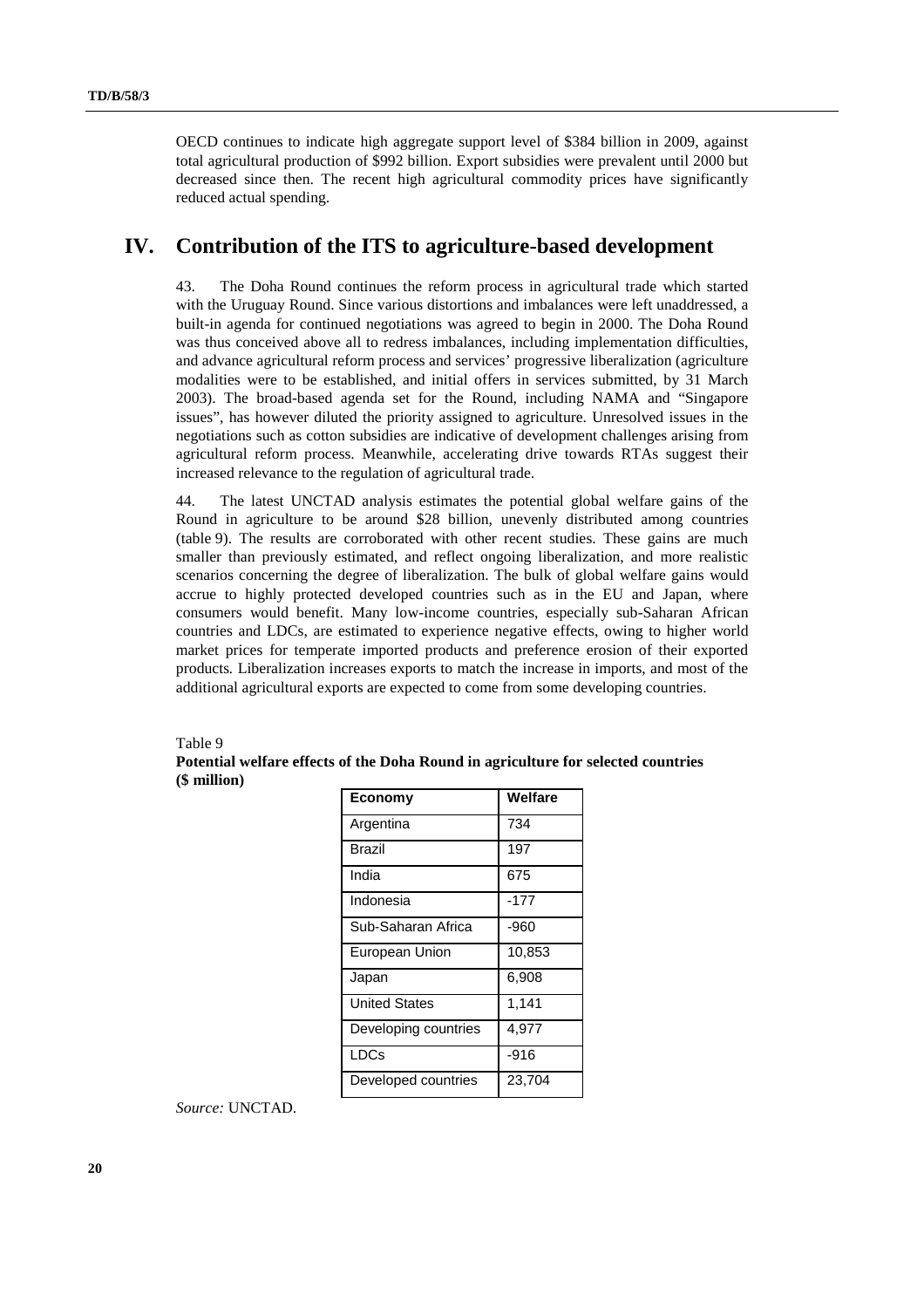# **A. Enhanced market access to expand exports, production and employment**

# **1. Tariffs**

45. Developing countries not benefiting from preferences seek to improve market access conditions to increase exports and benefit from higher prices. The current tariff-cutting formula – "tiered formula" based on percentage cuts (table  $10$ ) – is expected to increase export revenues for major exporters from Argentina, Brazil and South Africa by 10–21 per cent. Competitive exporters, such as the Cairns Group, have favoured a more ambitious approach. Exceptions embedded in the tiered formula cuts – "sensitive products" that allow more lenient tariff cuts for a limited number of products – represent an important drawback from the exporters' perspective. Products that may be chosen as "sensitive products" in developed countries correspond with those of export interest to developing countries, such as rice, meat, sugar, certain fruits and oils, and tend to attract high tariffs. Such exceptions are estimated to subtract some 10 per cent of potential market access gains from developing country exporters.14 Relatively weak provisions on tariff escalation are yet another limitation: i.e. they might preserve existing tariff escalation, albeit to a reduced extent.

|                      | Bound | New bound | Average cut |
|----------------------|-------|-----------|-------------|
| EU                   | 21.6  | 11.7      | 51.6        |
| <b>United States</b> | 6.2   | 3.9       | 48.6        |
| Japan                | 31.3  | 17.5      | 51.8        |
| <b>Brazil</b>        | 35.4  | 23.0      | 34.4        |
| China                | 15.7  | 11.9      | 20.9        |
| India                | 114.6 | 66.2      | 39.8        |
| Costa Rica           | 42.8  | 27.6      | 34.4        |
| Côte d'Ivoire        | 14.9  | 11.6      | 21.9        |
| Kenya                | 100.0 | 70.5      | 29.5        |
| Moldova, Republic of | 12.5  | 12.5      | 0.0         |
| South Africa         | 41.2  | 25.5      | 34.3        |

### Table 10 **Simulation of agricultural tariff reductions, %**

*Source:* UNCTAD; no minimal and maximal average cuts.

46. Limiting loss of market share resulting from MFN tariff reductions is the key concern of many exporters trading traditional tropical cash crops under unilateral preferential schemes. Lower preference margins could even oust some countries from the market, as they may not be competitive enough (e.g., sugar from Mauritius). Possible losses of preferences for ACP States from a 50 per cent MFN tariff cut are estimated to be around \$1 billion annually. ACP countries requested longer implementation for certain products while other developing countries exporting similar products to same developed countries under MFN regime (Latin American countries) have sought to ensure deeper tariff cuts on selected tropical and diversification products. Both submitted lists of products with a high

<sup>14</sup> Vanzetti and Peters (forthcoming). *Do Sensitive Products Undermine Ambition?* UNCTAD.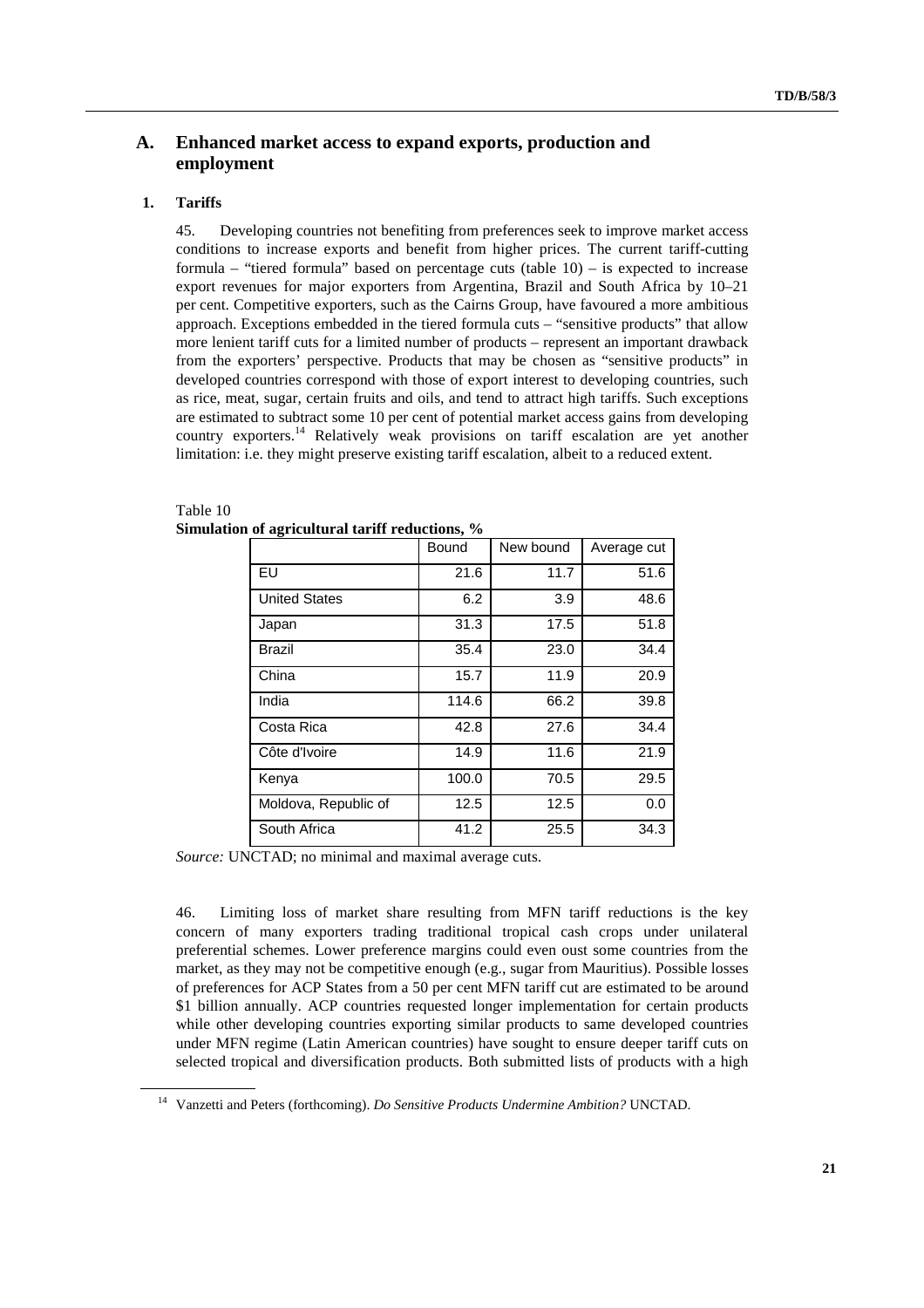overlap (e.g. bananas, tobacco, cut flowers, rice, cane sugar). The way this issue is reconciled would have important implications for both groups of countries.

47. LDCs aim to capitalize on the leverage provided by the DFQF initiative to secure improved market access under preferential schemes. Since the 2005 Hong Kong (China) Decision, significant improvements have been made. The remaining tariff lines excluded in agriculture are 15 per cent in the United States (excluded products include live animals, dairy, meat and cocoa), and 2 per cent in Japan and Canada. Extending the DFQF treatment to 100 per cent is estimated to increase agricultural export earnings in particular for tobacco and rice exporters.

48. Fish products are among the major fast-growing sectors, including for less diversified small islands and coastal countries. Tariff reductions on fish as pursued in NAMA would mainly improve access into the lucrative EU and Japanese markets. Since many countries benefit from existing preferences, deeper sectoral liberalization on fish would reduce their preference margin. Proposed disciplines on fishery subsidies would contribute to preventing overfishing and illegal, unreported and unregulated fishing, and to levelling the playing field in fishery trade and sustainable fishing.

49. Another avenue for export opportunities is increasingly offered under North–South RTAs, particularly for those countries not benefiting from unilateral preferences. RTAs induce tariff elimination. High protection often persists on "sensitive" products under RTAs. A review of 10 RTAs by the EU and United States with middle-income countries finds that products excluded or subject to longer implementation periods in the United States/EU markets are mainly dairy, meat, sugar, cereals, tobacco, prepared vegetables and fruits. Some RTAs have addressed such barriers through various approaches, such as builtin agenda for renegotiations, preferential tariff rate quota, reduction/elimination of seasonal/complex tariffs, and financial compensation. For instance, Peru and Morocco obtained from the United States duty-free access under tariff rate quota, annual quota expansion, and eventual elimination of out-of-quota tariffs, for products such as cheese, milk, butter, sugar, beef, peanuts, tobacco and cotton. Since tariffs applied in South–South trade remain sizable in agriculture (table 8), regional integration could help develop viable regional agricultural markets and enhance food security.

## **2. NTMs**

50. The incidence of NTMs is higher for agriculture than for manufactures, and their magnitude significantly larger than tariffs. Costs to comply with NTMs in agriculture are thus higher than in non-agriculture, especially for small suppliers. Agricultural exports to the EU, for example, face an estimated overall NTM-inclusive restriction of 56 per cent, whereas the tariff restriction is 22 per cent. Increased prevalence of value chains affecting certain agriculture products has led to the higher incidence of market entry barriers arising from private standards and anti-competitive practices. Private standards increasingly include process standards in addition to product standards, such as sanitary procedures for the harvesting process. Research shows that private standards can be more trade-inhibiting than internationally harmonized standards.

51. The Doha Round does not address specifically SPS issues. Mutual recognition in a regional context would be instrumental for eliminating unjustifiable regulatory barriers. The provisions of North–South RTAs do not envisage immediately mutual recognition, reflecting different levels of regulatory capacity among the parties. Development cooperation can usefully facilitate developing countries' compliance with developed countries' higher standards. High domestic standards in developing countries can provide a competitive edge for exporting to high-standard developed countries, as was the case with Thailand's food exports to the EU.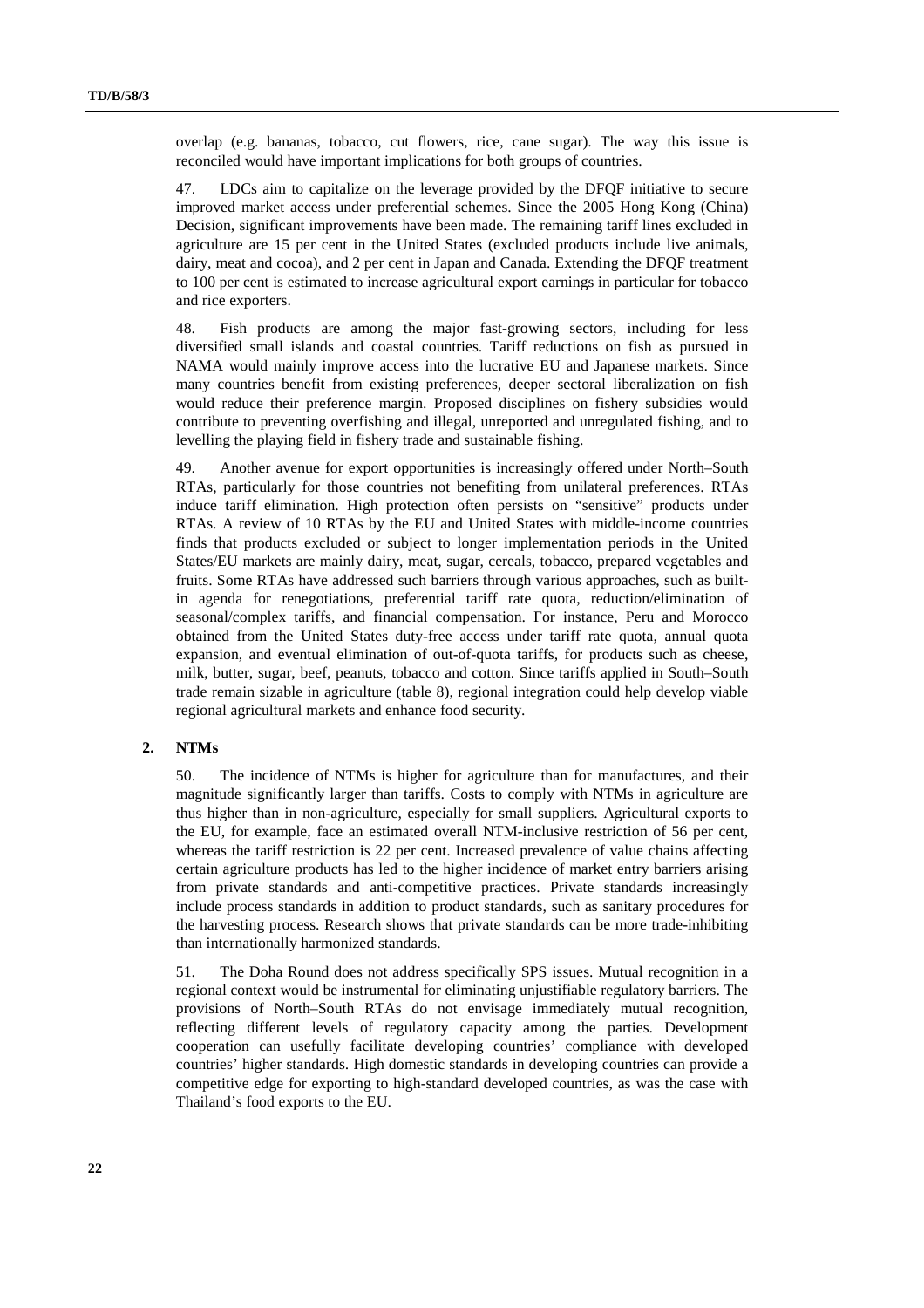52. Geographical indications can serve as an important marketing instrument. Many developing countries see in the TRIPS agenda of extending stronger Geographical Indication (GI) protection to products other than wines and spirits an opportunity to using GI's to promote sales, while others are opposed. Some RTAs have adopted an innovative approach to mutually recognize exclusive marketing rights for specific GIs.

# **B. Preempting the adverse effects of liberalization on food security and poverty**

#### **1. Import measures**

53. Ensuring an adequate content, pace and level of own liberalization is a key concern of developing countries. In the Doha Round, different levels of SDT are available for developing countries in the form of lesser tariff cuts. LDCs are exempt from reduction commitments while small and vulnerable economies are subject to more lenient tariff cuts. "Special products" – that allow developing countries to exclude some products from full formula cut – can be valued positively in strengthening policy space to support local production of staple food and rural development in net-food importing countries. A potential drawback is the limitation they could pose on other agricultural exporters. Research finds that 6 of 10 products that are likely to be selected as special products, including rice, maize and sugar, are among the major products traded in a South–South context.

54. Since the effect of reciprocal tariff elimination would be greater for developing countries, adequate scope and pace of liberalization is even more important in the regional context. Under NAFTA, for instance, Mexico's food imports quadrupled from the 1994 level while the United States subsidies on corn, soybeans, wheat, cotton and rice are estimated to cost Mexican producers about \$1.4 billion annually.<sup>15</sup> The ability of developing countries to undertake lesser and slower liberalization is, however, constrained by the "substantially all trade" requirement of GATT Article XXIV, often understood as requiring liberalization of 90 per cent of trade over 10 years. Some developing countries have proposed in the WTO to incorporate SDT in that article to allow less-than-full reciprocity in the regional context. Agricultural products are major products excluded from liberalization, such as up to 40 per cent of all excluded products in Interim EPAs.<sup>16</sup> Many recent RTAs involving middle-income countries have opted for full liberalization covering (almost) all products. RTAs have also incorporated a mechanism to automatically extend deeper liberalization that may be undertaken by a RTA party under future RTAs to the other party, such as "third-party MFN" clauses under ACP-EU EPAs, and similar provisions applied to selected agricultural products under United States RTAs (e.g. rice, barley, beef and poultry).

#### **2. Export measures**

55. Recent food crises have highlighted the role of export restrictions by exporters to mitigate domestic food shortages while importers sought to secure stable access to food. Export restrictions are traditionally used for various policy purposes, including for enhancing food security, promoting downstream processing and raising government revenue. Specifically, export taxes were used as an industry policy instrument in developing countries, and as a countermeasure to tariff escalation in some markets, and often applied predominantly to agricultural commodities. For instance, Indonesia imposed

<sup>15</sup> Wise (2009). *Agricultural dumping under NAFTA,* GDAE Working Paper No. 09-08. 16 UNCTAD (2010). *Economic Partnership Agreements*.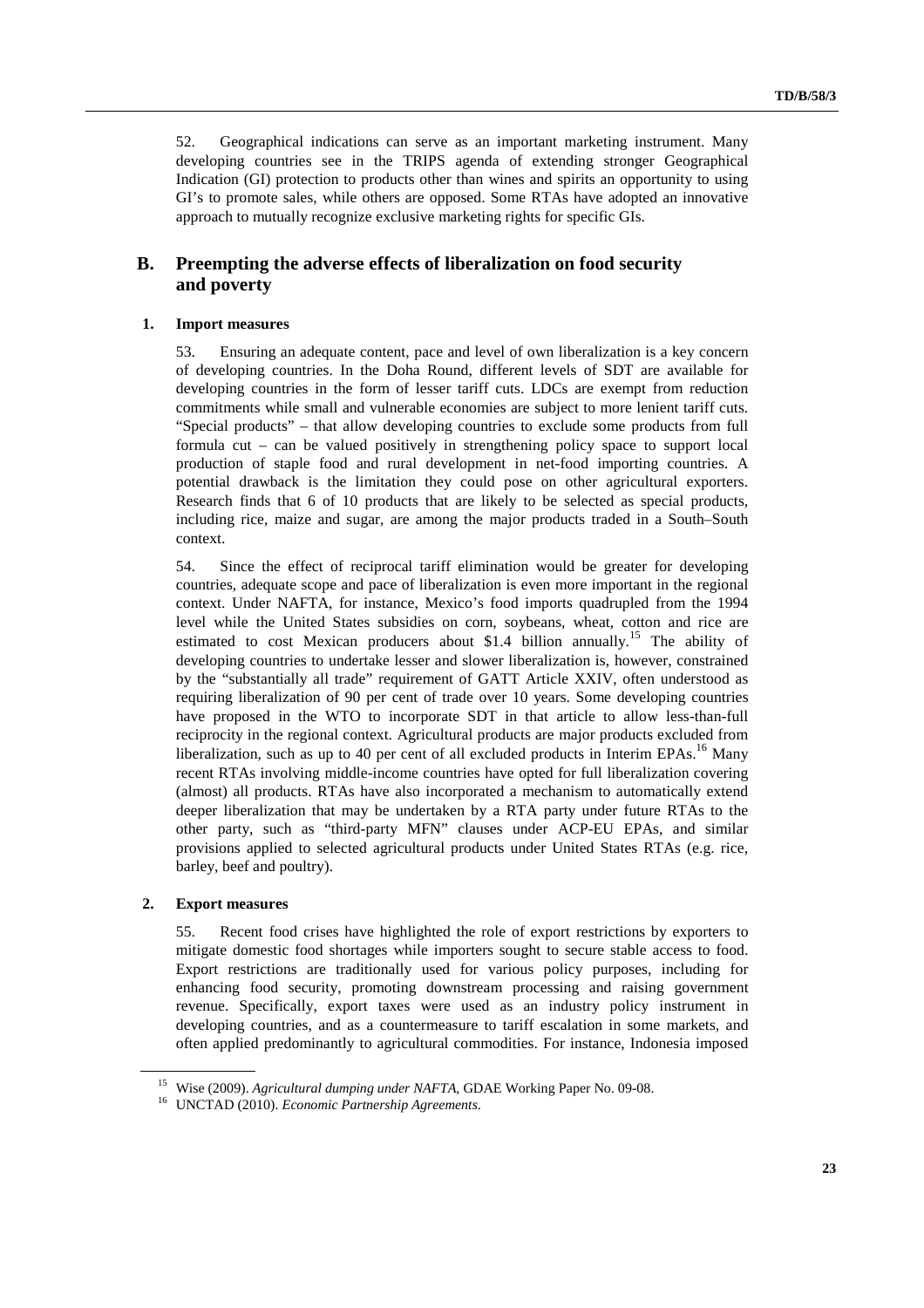an export tax on cocoa beans to support its cocoa processing industry. WTO rules allow export restriction to address critical food shortage and provide no disciplines on export taxes. By contrast, recent North–South RTAs have limited countries' space to use such measures. Export taxes are prohibited in recent RTAs with existing measures subject to time-bound elimination (e.g. cane sugar under Cariforum–EU EPA) or standstill. Some countries were successful in preserving existing export taxes (e.g. Costa Rica on banana, coffee and meat under CAFTA-Dominican Republic).

# **C. Addressing unforeseen import surge to protect food security**

56. The special agricultural safeguard mechanism for developing countries (SSM) is conceived as an instrument to mitigate adverse effects of imports on domestic production and food security. It allows developing countries to temporarily raise tariffs above bound rates in response to import surge or import price depression. UNCTAD and FAO analysis finds that import surges and price suppression are frequent. Large import surges (exceeding 40 per cent of base levels) were observed in 34 per cent of the cases reviewed, and small price depression (by 10 per cent) in 12 per cent of the cases. The details of the instrument matter for its effectiveness. The limitation on the level of remedial tariffs could weaken countries' ability to offset import surges if current bound and applied rates are close and the import surge is high. Agricultural exporters have argued that the overly flexible instrument could undo previous liberalization.

57. RTAs also provide for safeguard measures, be they specific to agriculture and automatic as to its activation, or generally applicable to all sectors. Automatic agricultural safeguards are found in recent United States FTAs that are applicable to selected products only, such as beef, chicken, dairy and rice, and available for all parties. Safeguards may be price- or quantity-triggered, and remedy is limited essentially to raising tariffs up to MFN rates. Some RTAs prohibit the application of WTO-compatible agricultural safeguards, and possibly future SSM, to intra-RTA trade. If applied to future SSM, such disciplines could significantly limit developing countries' ability to counter import surges.

## **D. Eliminating unfair competitive edge in export and domestic markets**

58. As WTO is the only place where agricultural subsidies can be negotiated, effective disciplining of agricultural subsidies is one area where the Doha Round can make a clear contribution. Reduction of subsidy is expected to increase world prices and increase non-subsidizing countries' exports. However, the effect of the Round on cuts in domestic support and elimination of export subsides is expected to be minimal owing to low actual spending levels. For instance, the United States entitlement to \$14.5 billion expected after the reduction is still higher than its current spending. This is because subsidizing countries have undertaken reform to "de-couple" payments from production, so that the support is classified as non-trade distorting "green box" support. Research shows that green box support could have trade distorting effect by creating incentives to maintain land for agricultural production.<sup>17</sup>

59. A case in point is cotton subsidies. Many developing countries, especially 20 LDCs in Africa, have a high concentration of exports in cotton. Due to the unfavourable world cotton market environment, the share of Africa's cotton production has decreased from 8.8 per cent in 2002/03 to 5.6 per cent in 2007/08.18 In Cotton-4 countries, production

<sup>&</sup>lt;sup>17</sup> UNCTAD (2007). "Green Box Subsidies: A Theoretical and Empirical Assessment."

<sup>&</sup>lt;sup>18</sup> UNCTAD (2011). Concept Note, Pan-Africa Cotton Meeting.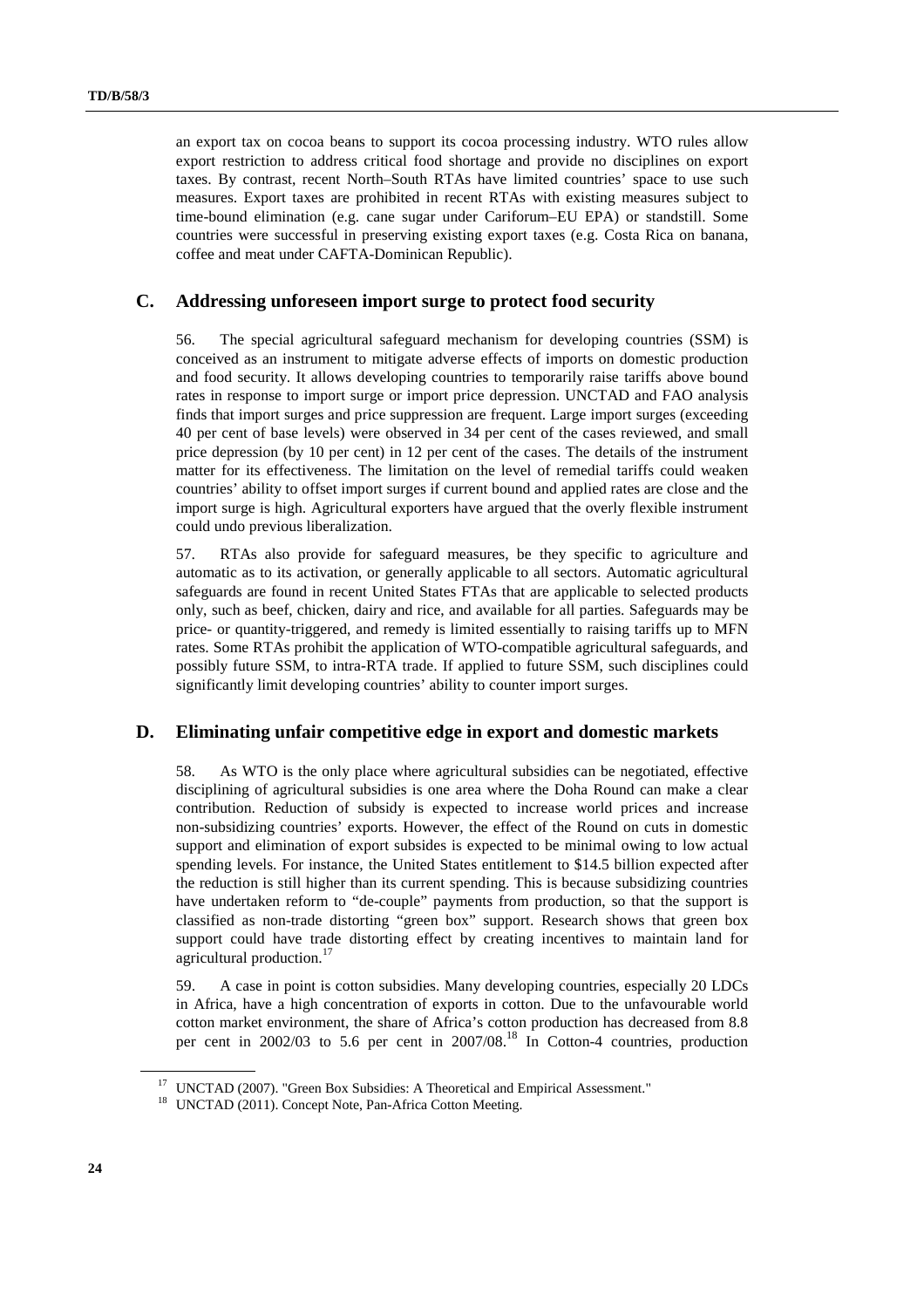decreased by 50 per cent. Effective cuts in cotton subsidies, combined with recent high cotton price, could increase export revenues by 20 per cent for Africa's cotton sector. Strengthening productive capacities including through improved infrastructure and technologies would further raise export revenues.

60. When a negotiated solution was not forthcoming immediately, dispute settlement seems to have provided an alternative avenue to address adverse effect of agricultural subsidies. For instance, the United States cotton subsidies were successfully challenged by Brazil in 2003, where a WTO panel found that United States support caused serious prejudice by unfairly depressing world cotton prices. EU export subsidies on sugar were challenged by Australia, Brazil and Thailand, and found as exceeding its annual commitment levels.

61. Given limited reduction in subsidies by developed countries, existing imbalance in agricultural support will be largely preserved. Most developing countries have *de facto* zero entitlements for AMS support, unlike most developed countries. While developing countries have flexibility to provide certain support measures, they often lack resources to effectively utilize such allowance (table 11). There is a need to level the playing field. Policy space is important as increased attention is being given to policies to encourage domestic production.

| <b>Instrument</b>                                                                                   | <b>Basis</b>                                    |
|-----------------------------------------------------------------------------------------------------|-------------------------------------------------|
| Price support, input subsidies                                                                      | De minimis support (10% of production<br>value) |
| Investment and input subsidies for low-income,<br>resource-poor farmers                             | Ao $\alpha$ 6.2                                 |
| Marketing costs (processing for upgrading) and<br>internal transport and freight                    | Ao $\alpha$ 9.4                                 |
| General services (e.g. research, training,<br>infrastructure, marketing, extension)                 | Green box                                       |
| Income insurance, domestic food aid,<br>stockholding, structural adjustment, regional<br>assistance |                                                 |
| Direct, decoupled income support                                                                    |                                                 |

## Table 11 **WTO-compatible agricultural policy instruments for developing countries**

62. The imbalance inherent in RTAs between deeper liberalization required of border measures and the absence of subsidies disciplines makes agriculture a particularly difficult topic in RTAs. Recent RTAs, e.g. Cariforum-EU EPA, have included some disciplines on export subsidies, including a commitment to eliminating export subsidies for exports destined to other RTA parties, including subject to partners' tariff elimination on products concerned.

# **V. Conclusion**

63. Agriculture-based development strategies are an important component of structural transformation, food security and poverty reduction. Trade in agriculture plays a critical role in enhancing productivity and food security. Addressing smallholders and subsistence farming needs amplify beneficial effects on food security, employment and poverty reduction. Governments can play an important role in redirecting attention and mobilizing